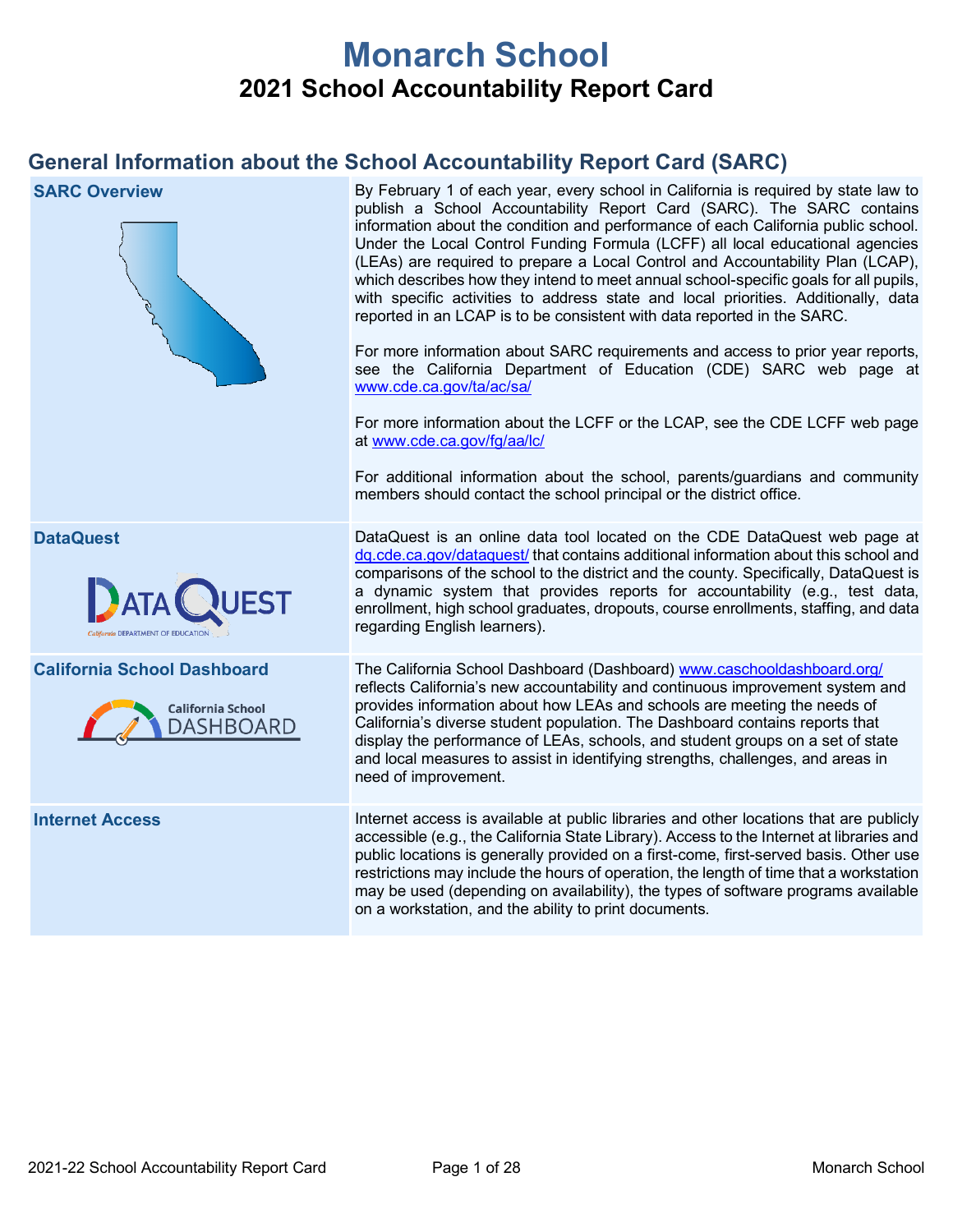### **2021-22 School Contact Information**

| <b>School Name</b>                                 | Monarch School         |
|----------------------------------------------------|------------------------|
| <b>Street</b>                                      | 1625 Newton Ave.       |
| City, State, Zip                                   | San Diego, CA 92113    |
| <b>Phone Number</b>                                | 619-652-4100 ext. 1641 |
| <b>Principal</b>                                   | Dyane Plumly Nunez     |
| <b>Email Address</b>                               | dplumly@sdcoe.net      |
| <b>School Website</b>                              | sdcoe.net/jccs         |
| County-District-School (CDS) Code 37-10371-0120493 |                        |

| 2021-22 District Contact Information |                                      |  |  |  |
|--------------------------------------|--------------------------------------|--|--|--|
| <b>District Name</b>                 | San Diego County Office of Education |  |  |  |
| <b>Phone Number</b>                  | 858-292-3500                         |  |  |  |
| Superintendent                       | Dr. Paul Gothold                     |  |  |  |
| <b>Email Address</b>                 | superintendent@sdcoe.net             |  |  |  |
| <b>District Website Address</b>      | www.sdcoe.net                        |  |  |  |

### **2021-22 School Overview**

The mission of Monarch School is to educate students impacted by homelessness and to help them develop hope for a future with the necessary skills and experiences for personal success.

Our vision: Monarch School provides an excellent academic and supportive environment in which any student in San Diego County who is impacted by homelessness will receive a rigorous education and grow personally to become a highly motivated, contributing member of society.

Monarch School is part of the Innovations Department and the Juvenile Court and Community Schools (JCCS) within the San Diego County Office of Education (SDCOE). The school was founded in 1989 as a single-classroom community school with one teacher only a few blocks away from its current location. Strong community support, national exposure, and the formation of the nonprofit Monarch School Project (MSP) has transformed the capacity of the school over the years. A capital campaign spearheaded by MSP raised \$17 million over 10 years, enabling the school to move into its current location in May 2013. The larger, state-of-the-art facility allowed the school to more than double its student population with a capacity of 24 students per grade level and 350 potential students total. There are currently 265 students enrolled in grades kindergarten through 12 with an average class size of 22. Monarch School has the unique opportunity to serve students ages 5 to 19.

Monarch School is a national model for providing education and support services to students impacted by chronic homelessness. A satellite view of the school reveals that it is located strategically near downtown San Diego in the Barrio Logan neighborhood in close proximity to partner organizations that provide services and shelter for individuals and families in the San Diego community impacted by homelessness. A majority of our families are recipients of those services and are referred to Monarch School directly from these partner agencies pursuant to Welfare and Institutions Code 300. Students reside in family shelters, shelters for victims of domestic violence, teen shelters, motels, hotels, in vehicles with their families, or share residences with other families in order to afford rent. Due to family transiency, students attending Monarch reside throughout San Diego County. The majority of students live in the central and southern part of the county, where 64.3% of the county's homeless population resides (according to the San Diego Regional Task Force on the Homeless, 2018).

Monarch School meets the needs of students with special education needs with a senior program specialist, a behavior specialist (BCBA), three education specialists, and teacher assistants. An itinerant speech-language pathologist, occupational therapist, and school psychologist provide services weekly per students' IEPs.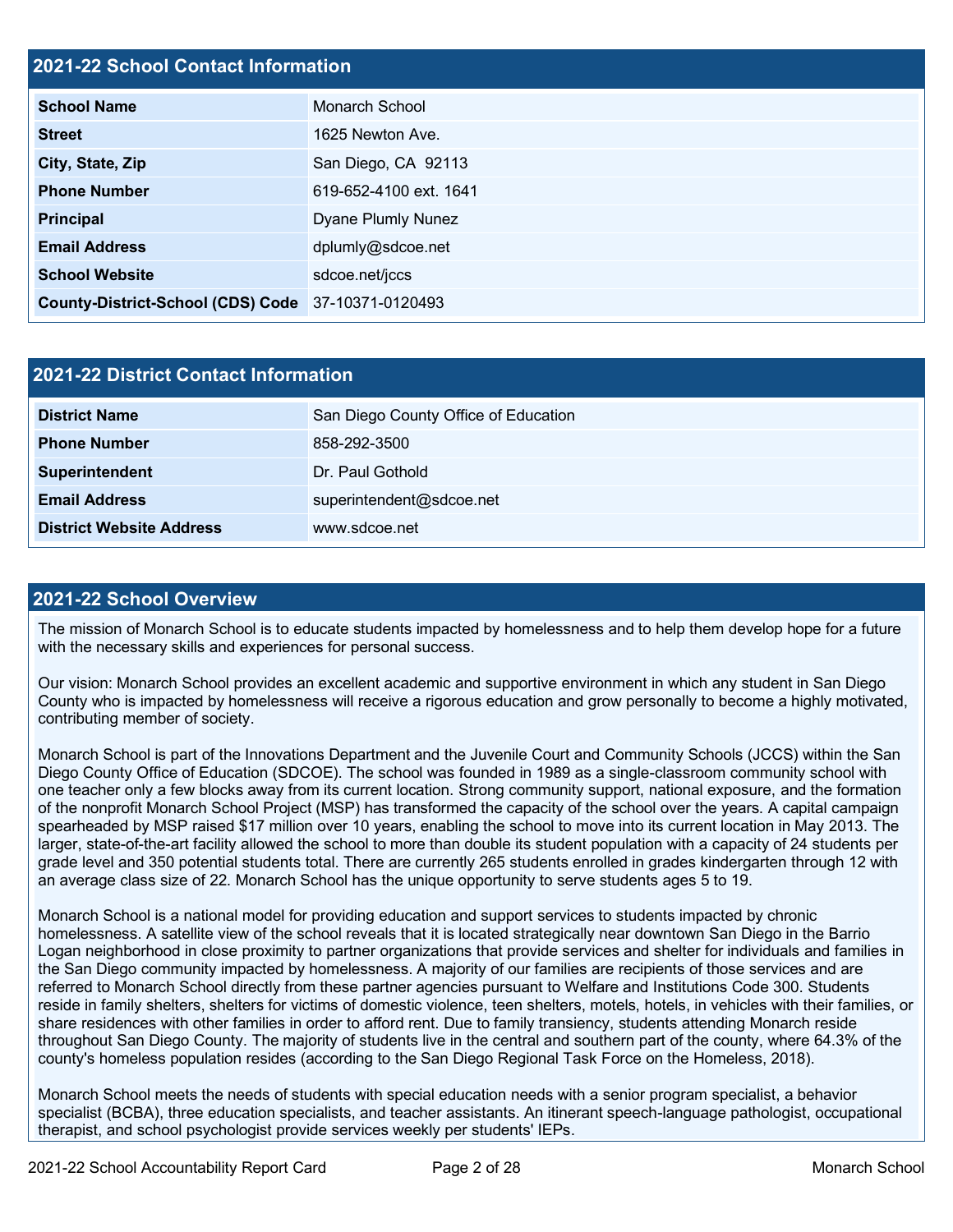Another significant group of students are those eligible for and receiving free and reduced-price lunches. All Monarch School students qualify for free lunch given that the mission of our school is to serve families enduring homelessness and the impacts of poverty.

Monarch School's instructional technology plan includes providing 1:1 access to technology for our students. We have more than 300 netbooks equitably distributed throughout our classrooms that are currently assigned to individual students to provide access during distance learning. Additionally, nearly half of our Monarch School families have been provided with network access via hotspot devices to ensure 100% connectivity. All of our instructional spaces and classrooms have SmartBoard technology or large high-definition display monitors.

The Monarch School and Monarch School Project work hand-in-hand in an innovative partnership addressing not only the academic needs of our students, but also the social, emotional, and life skills required to ensure future success. These four areas of focus encompass a framework called the Four Pillars, which we use at all levels of our organization to put our mission into action, including our Schoolwide Learner Outcomes. The partnership is strategic in its implementation of programs and services and allocation of resources around the Four Pillars. The emotional pillar takes a strengths-based and trauma-informed approach to provide students with ongoing support and interventions. Students are also provided with therapeutic opportunities. The life skills pillar focuses on setting and accomplishing achievable goals as our students prepare for college and career. Additionally, we provide targeted supports for alumni. The academic pillar is connected to standards-aligned instruction with student-centered learning where students are expected to be creative, collaborative, and resourceful problemsolvers. The social pillar encompasses activities involving athletics, student leadership, and developing interests and passions. Programs are implemented during our SEL/Elective wheels, athletics, and after-school program.

Monarch School eliminates the barriers to school that students impacted by homelessness face by providing access to basic necessities, including showers, clothing, laundry facilities, and hygiene kits. Partnerships and donors enable Monarch School to provide students with dental, vision, and hearing screenings, as well as follow-up care. Monarch School has a partnership with Family Health Centers of San Diego, enabling us to have a registered nurse and health care navigator on-site 25 hours per week, giving our students access to basic health care, medication management, and support in obtaining additional resources and services. The school, in collaboration with the San Diego Family Health Centers, offers medical exams for all students and medical care on an as-needed basis.

Monarch School is a school of choice for the families and students it serves. A student's enrollment options include: 1) the school of origin (the school the student was attending when they became homeless); 2) school of residence (students who are permanently-housed and live in the area); and 3) Monarch School. The final decision for enrollment is made as a team that includes the student's parent/guardian and Monarch School administrative staff. In some instances, school site or district staff members of the school or district of origin are included in the decision-making process. Placement decisions are made in the best educational interest of the student.

To maximize the operational capacity and the planning for our school, we divide up elementary, middle, and high school levels for scheduling, programs, and services. School is open from run from 8 a.m. to 6 p.m. daily, starting with breakfast and ending with the after-school program. Class is in session from 9 a.m. to 2:45 p.m. Thursday is our minimum day to allow for professional learning and collaboration.

Monarch School is a recipient of both the After School Education and Safety (ASES) and After School Safety and Enrichment for Teens (ASSETs) program grants. The program is staffed and supported by the Monarch School Project, the school's nonprofit partner. Current funding allows for the majority of Monarch School students to participate.

Our ASES and ASSETs programs are aligned with the content of the regular school day and other extended learning opportunities. The program offers a safe physical and emotional environment and the staff takes the same strengths-based and trauma-informed approach to supporting and intervening with students. The MSP after-school staff works closely with the Monarch School principal to integrate an educational literacy element and an educational enrichment element connected to Monarch School's curriculum, instruction, and learning support activities.

In order to support our mission, we have taken a collaborative approach to develop a positive behavioral interventions and supports plan. Our commitment to this plan is that every student, staff member, and parent will understand their role in supporting a safe, civil, and restorative environment. Monarch School will be an environment that encourages and reinforces behaviors that are respectful, responsible, safe, and where students are ready to learn.

Monarch's goals are aligned with the goals of the San Diego County Office of Education's Local Control and Accountability Plan (LCAP):

Goal 1. Ensure excellence in teaching and learning so each student is prepared to succeed in college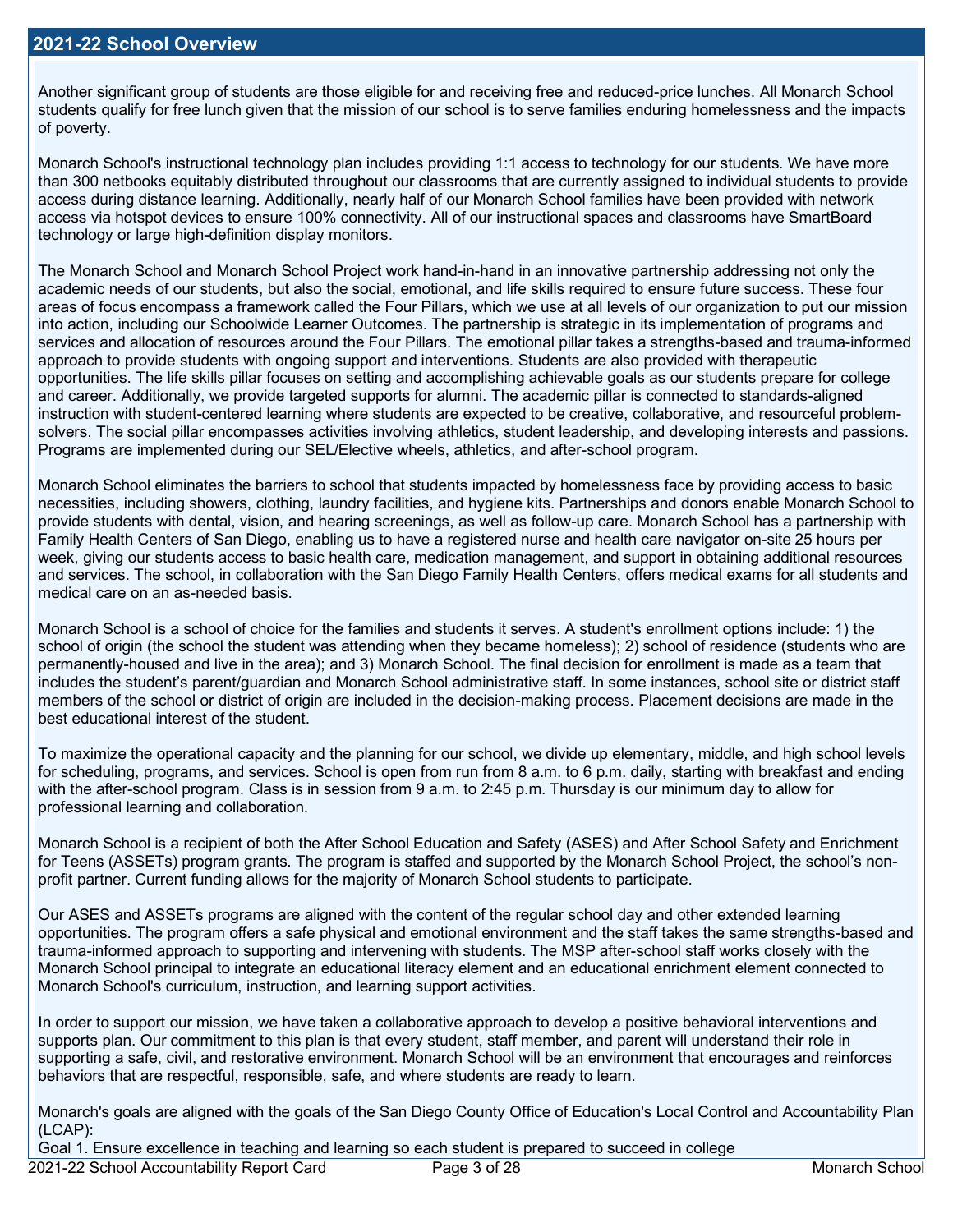### **2021-22 School Overview**

### and career.

Goal 2. Cultivate stakeholder engagement to support excellence in each student's success.

Goal 3. Develop coherent and transparent systems for operational excellence to support each student's success.

Goal 4. Support the integration and transition of students who are at-promise, expelled, English

learners, incarcerated, and foster youth to be prepared to succeed in college and career.

## **About this School**

## **2020-21 Student Enrollment by Grade Level**

| <b>Grade Level</b>      | <b>Number of Students</b> |
|-------------------------|---------------------------|
| Kindergarten            | 20                        |
| Grade 1                 | 25                        |
| Grade 2                 | 20                        |
| Grade 3                 | 24                        |
| Grade 4                 | 22                        |
| Grade 5                 | 17                        |
| Grade 6                 | 22                        |
| Grade 7                 | 18                        |
| Grade 8                 | 25                        |
| Grade 9                 | 24                        |
| Grade 10                | 38                        |
| Grade 11                | 17                        |
| Grade 12                | 13                        |
| <b>Total Enrollment</b> | 285                       |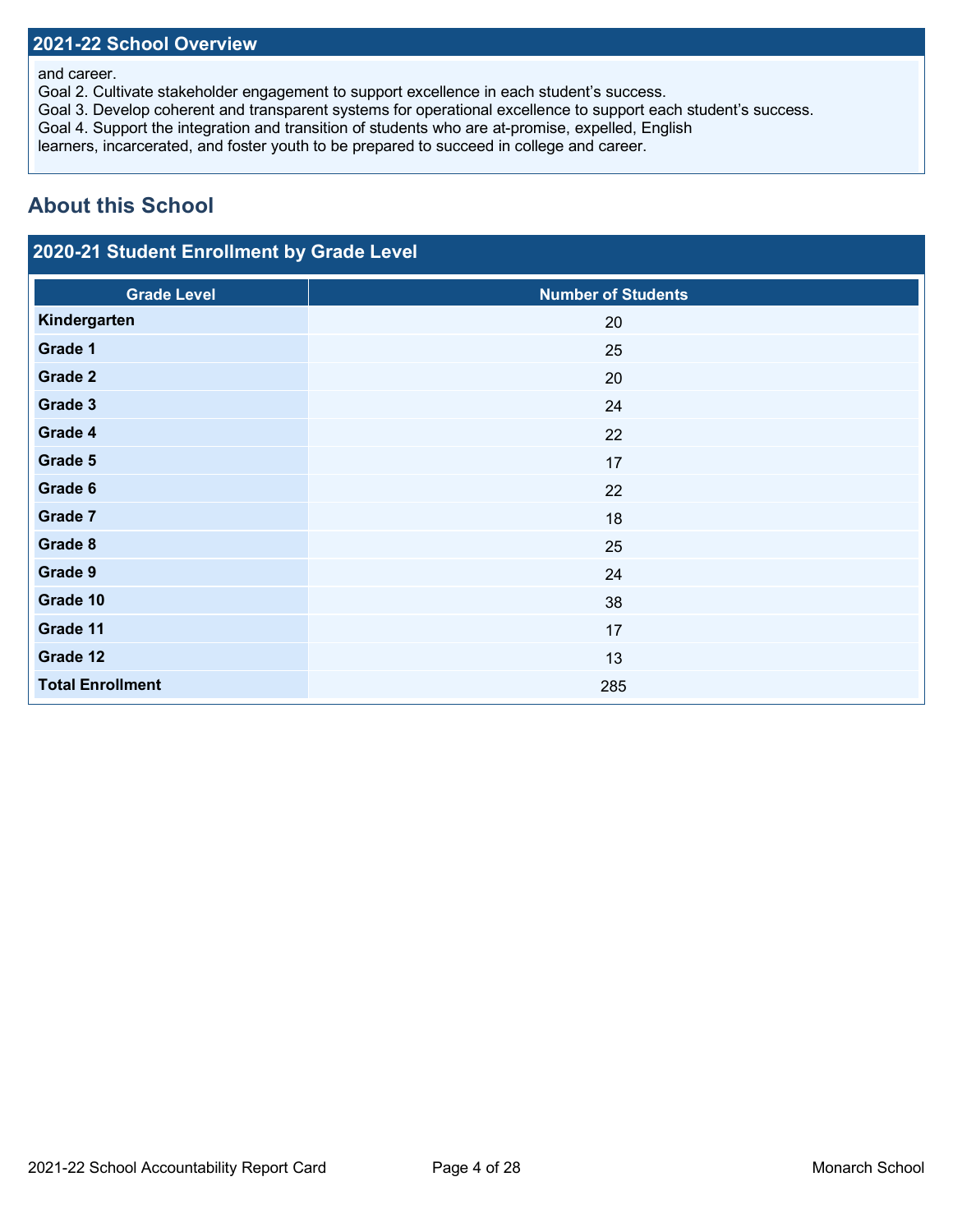### **2020-21 Student Enrollment by Student Group**

| <b>Student Group</b>                   | <b>Percent of Total Enrollment</b> |
|----------------------------------------|------------------------------------|
| American Indian or Alaska Native       | 1.1                                |
| Asian                                  | 1.1                                |
| <b>Black or African American</b>       | 9.5                                |
| <b>Hispanic or Latino</b>              | 77.5                               |
| Native Hawaiian or Pacific Islander    | 0.4                                |
| <b>Two or More Races</b>               | 4.2                                |
| <b>White</b>                           | 6.3                                |
| <b>English Learners</b>                | 34.7                               |
| <b>Foster Youth</b>                    | 0.7                                |
| <b>Homeless</b>                        | 100                                |
| <b>Socioeconomically Disadvantaged</b> | 100                                |
| <b>Students with Disabilities</b>      | 13                                 |

## **A. Conditions of Learning State Priority: Basic**

The SARC provides the following information relevant to the State priority: Basic (Priority 1):

- Degree to which teachers are appropriately assigned and fully credentialed in the subject area and for the pupils they are teaching;
- Pupils have access to standards-aligned instructional materials; and
- School facilities are maintained in good repair

Note: For more information refer to the Updated Teacher Equity Definitions web page at<https://www.cde.ca.gov/pd/ee/teacherequitydefinitions.asp>

### **2019-20 Teacher Preparation and Placement**

| <b>Authorization/Assignment</b>                                                                 | 2019-20 |
|-------------------------------------------------------------------------------------------------|---------|
| Fully (Preliminary or Clear) Credentialed for Subject and Student Placement (properly assigned) |         |
| Intern Credential Holders Properly Assigned                                                     |         |
| Teachers Without Credentials and Misassignments ("ineffective" under ESSA)                      |         |
| Credentialed Teachers Assigned Out-of-Field ("out-of-field" under ESSA)                         |         |
| <b>Unknown</b>                                                                                  |         |
| <b>Total Teaching Positions</b>                                                                 |         |

Note: The data in this table is based on Full Time Equivalent (FTE) status. One FTE equals one staff member working full time; one FTE could also represent two staff members who each work 50 percent of full time. Additionally, an assignment is defined as a position that an educator is assigned to based on setting, subject, and grade level. An authorization is defined as the services that an educator is authorized to provide to students.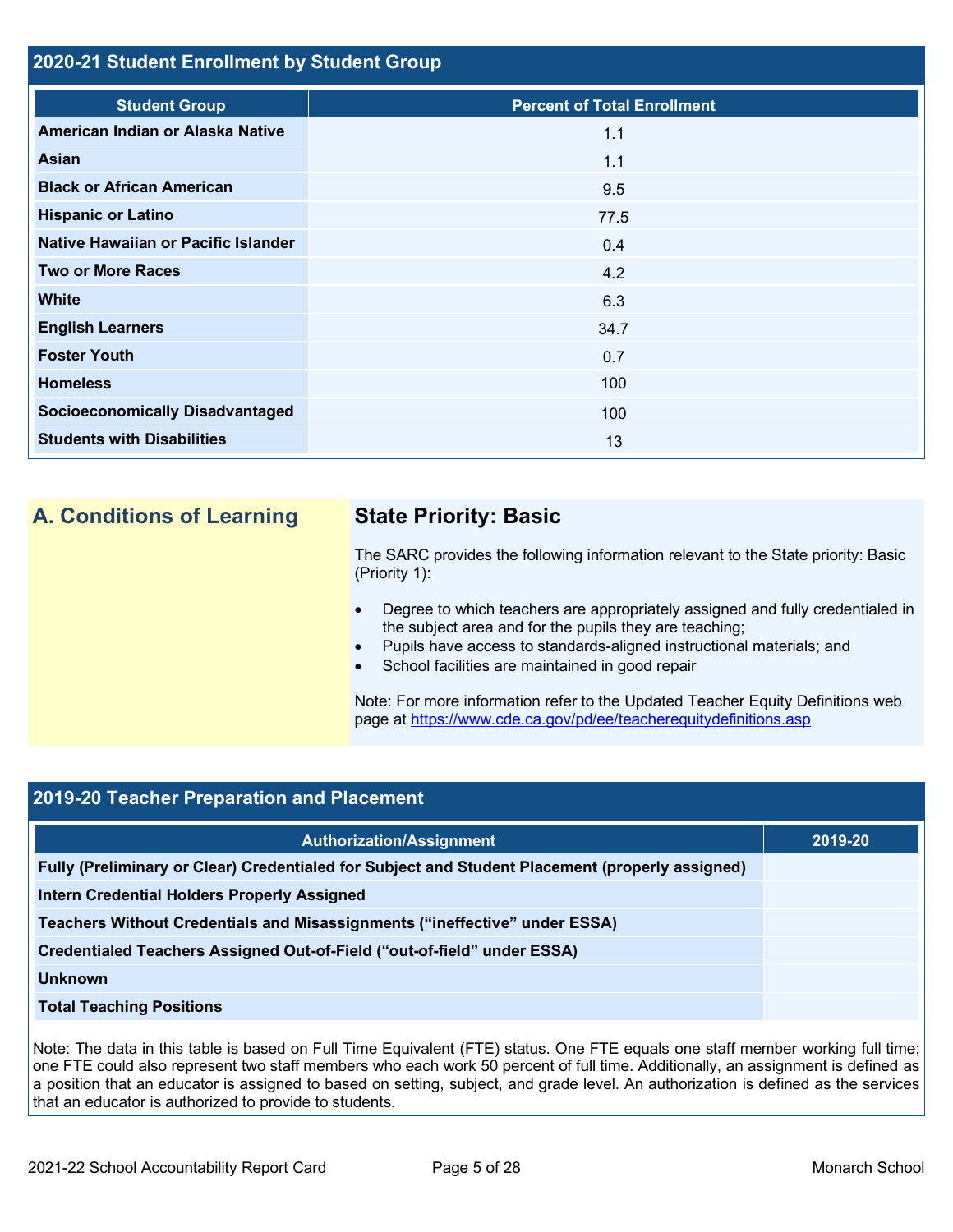### **2019-20 Teachers Without Credentials and Misassignments (considered "ineffective" under ESSA)**

| <b>Authorization/Assignment</b>                              | 2019-20 |
|--------------------------------------------------------------|---------|
| <b>Permits and Waivers</b>                                   |         |
| <b>Misassignments</b>                                        |         |
| <b>Vacant Positions</b>                                      |         |
| <b>Total Teachers Without Credentials and Misassignments</b> |         |

### **2019-20 Credentialed Teachers Assigned Out-of-Field (considered "out-of-field" under ESSA)**

| <b>Indicator</b>                                              | 2019-20 |
|---------------------------------------------------------------|---------|
| <b>Credentialed Teachers Authorized on a Permit or Waiver</b> |         |
| <b>Local Assignment Options</b>                               |         |
| <b>Total Out-of-Field Teachers</b>                            |         |

| 2019-20 Class Assignments                                                                                                                           |         |  |  |  |  |
|-----------------------------------------------------------------------------------------------------------------------------------------------------|---------|--|--|--|--|
| <b>Indicator</b>                                                                                                                                    | 2019-20 |  |  |  |  |
| <b>Misassignments for English Learners</b><br>(a percentage of all the classes with English learners taught by teachers that are misassigned)       |         |  |  |  |  |
| No credential, permit or authorization to teach<br>(a percentage of all the classes taught by teachers with no record of an authorization to teach) |         |  |  |  |  |

### **2021-22 Quality, Currency, Availability of Textbooks and Other Instructional Materials**

All textbooks and instructional materials used within Monarch School are aligned with state standards and frameworks and, in grades K-12, have been selected from the state-adopted list of standards-based materials. Monarch School follows the State Board of Education's adoption cycle for core content materials. SDCOE's Juvenile Court and Community Schools (JCCS), of which Monarch is part of, holds a public hearing annually to determine that each JCCS program has sufficient and quality textbooks or instructional materials, pursuant to the settlement of Williams vs. the State of California. All students, including students who are learning English, are provided their own textbooks in core subjects for use in the classroom and to take home to complete required homework assignments. Additional information regarding state-adopted instructional materials can be obtained from the JCCS office.

**Year and month in which the data were collected** December 2021

| <b>Subject</b>               | Textbooks and Other Instructional Materials/year of<br><b>Adoption</b>                                                                                                                    | <b>From</b><br><b>Most</b><br><b>Recent</b><br><b>Adoption</b> | <b>Percent</b><br><b>Students</b><br><b>Lacking Own</b><br><b>Assigned</b><br><b>Copy</b> |  |
|------------------------------|-------------------------------------------------------------------------------------------------------------------------------------------------------------------------------------------|----------------------------------------------------------------|-------------------------------------------------------------------------------------------|--|
| <b>Reading/Language Arts</b> | Benchmark Advance (K-5)<br>Holt, Rinehart, and Winston: Literature and Language Arts (6-<br>12)<br>Special Ed Holt: Literature and Language Arts<br>McGraw-Hill: Study Sync Grades (6-12) | Yes                                                            | 0                                                                                         |  |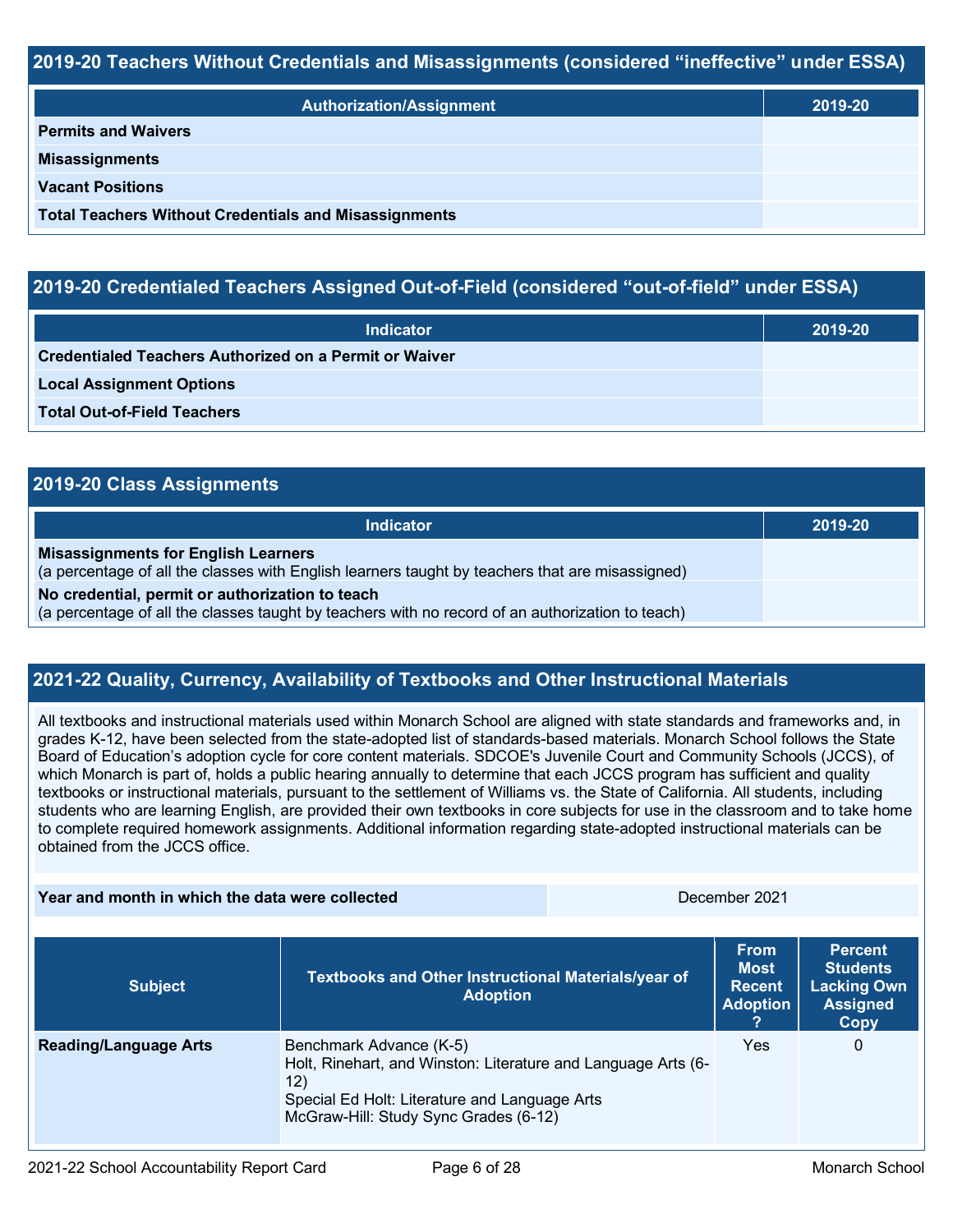| <b>Mathematics</b>                                     | Engage New York (K-5)<br>Houghton Mifflin Harcourt Go Math (K-5)<br>Pearson: enVisionmath 6-8<br>Pearson: enVision Integrated Mathematics I<br>Pearson: enVision Integrated Mathematics II<br>Pearson: enVision Integrated Mathematics III                                                                                                                                                                                                                                                                                                                                                                                                                                                                                                                                        | Yes | 0           |
|--------------------------------------------------------|-----------------------------------------------------------------------------------------------------------------------------------------------------------------------------------------------------------------------------------------------------------------------------------------------------------------------------------------------------------------------------------------------------------------------------------------------------------------------------------------------------------------------------------------------------------------------------------------------------------------------------------------------------------------------------------------------------------------------------------------------------------------------------------|-----|-------------|
| <b>Science</b>                                         | TCI Science (K-5)<br>Prentice Hall: California Focus on Earth Science (6)<br>Prentice Hall: California Focus on Life Science (7)<br>Prentice Hall: California Focus on Physical Science (8)<br>Prentice Hall: California Biology (9-12)<br>Prentice Hall: California Chemistry (9-12)<br>Prentice Hall: California Earth Science (9-12)<br>Prentice Hall: Conceptual Physics (9-12)<br>Discovery Education: Earth Science (6)<br>Discovery Education: Life Science (7)<br>Discovery Education: Physical Science (8)<br>Discovery Education: Chemistry of Earth's Systems (9-12)<br>Discovery Education: The Living Earth (9-12)<br>Discovery Education: Earth Science (9-12)                                                                                                      | Yes | $\pmb{0}$   |
| <b>History-Social Science</b>                          | Prentice Hall: California Reflections (K-6)<br>Glencoe McGraw-Hill: California Medieval and Early Modern<br>Times $(7)$<br>Glencoe McGraw-Hill: California Discovering Our Past: The<br>American Journey to World War I (8)<br>Glencoe McGraw-Hill: California World History: Modern<br>Times $(10)$<br>Glencoe: California The American Vision: Modern Times (11)<br>Glencoe Economics: Today and Tomorrow (12)<br>Glencoe United States Government: Democracy in Action<br>(12)<br>Glencoe: World Geography (9-12)<br>Glencoe: Street Law: Law Related Education (9-12)<br>Glencoe: Psychology: Understanding Psychology (9-12)<br>Glencoe: Sociology: Sociology and You (9-12)<br>Prentice Hall: African American Experience (9-12)<br>Prentice Hall: Latino Experience (9-12) | Yes | 0           |
| <b>Foreign Language</b>                                |                                                                                                                                                                                                                                                                                                                                                                                                                                                                                                                                                                                                                                                                                                                                                                                   |     | $\mathbf 0$ |
| <b>Health</b>                                          |                                                                                                                                                                                                                                                                                                                                                                                                                                                                                                                                                                                                                                                                                                                                                                                   |     | $\pmb{0}$   |
| <b>Visual and Performing Arts</b>                      |                                                                                                                                                                                                                                                                                                                                                                                                                                                                                                                                                                                                                                                                                                                                                                                   |     | 0           |
| <b>Science Laboratory Equipment</b><br>$(grades 9-12)$ |                                                                                                                                                                                                                                                                                                                                                                                                                                                                                                                                                                                                                                                                                                                                                                                   |     | $\pmb{0}$   |

## **School Facility Conditions and Planned Improvements**

Monarch opened a newly constructed building in May 2013. SDCOE is partnered with the Monarch Project. The Monarch Project provides for a full-time custodian and the upkeep of the facility.

| Year and month of the most recent FIT report |  |  | December 2021                                |                                                  |  |
|----------------------------------------------|--|--|----------------------------------------------|--------------------------------------------------|--|
| <b>System Inspected</b>                      |  |  | Rate   Rate   Rate  <br>  Good   Fair   Poor | <b>Repair Needed and Action Taken or Planned</b> |  |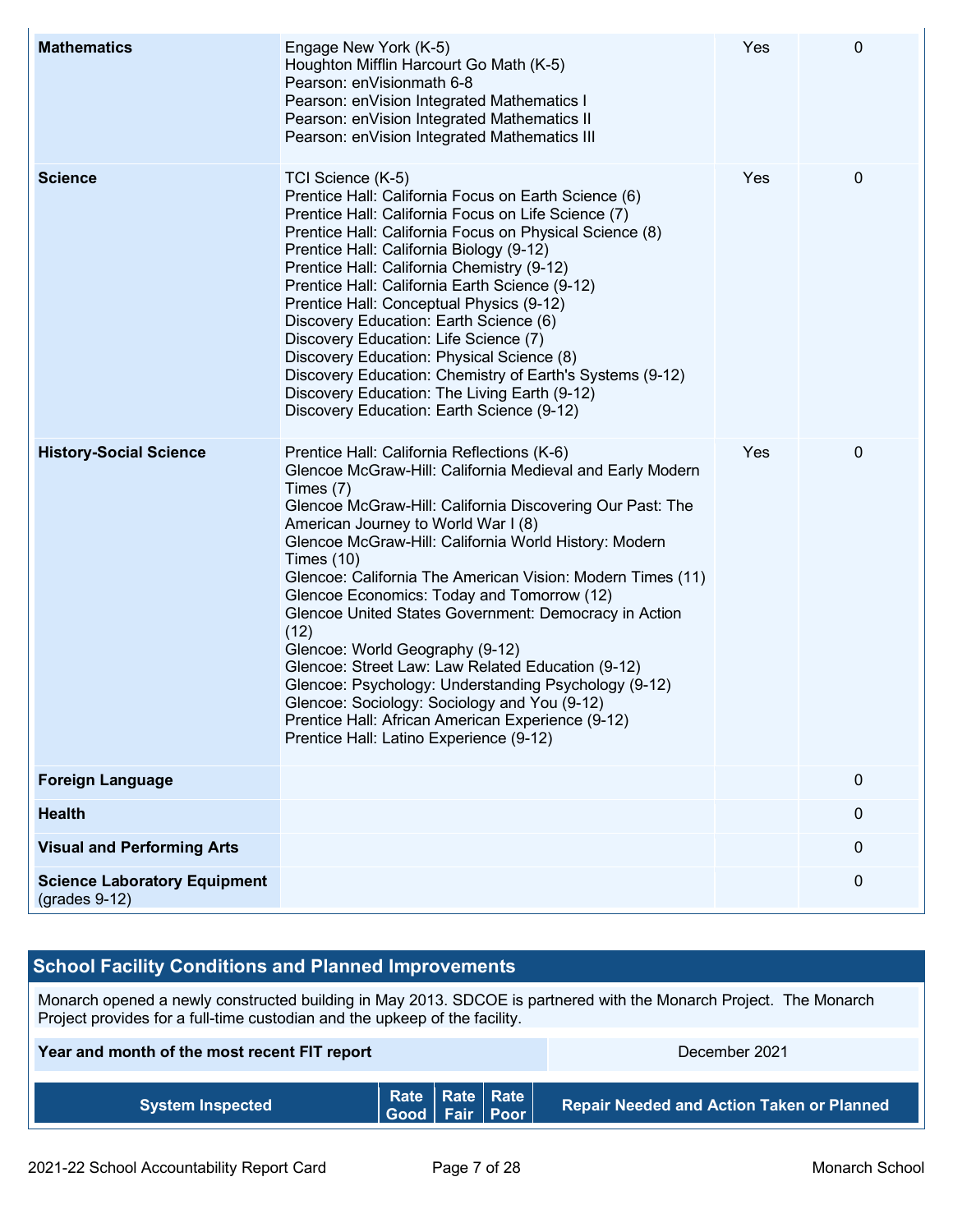| <b>School Facility Conditions and Planned Improvements</b>             |          |  |  |  |  |  |
|------------------------------------------------------------------------|----------|--|--|--|--|--|
| <b>Systems:</b><br>Gas Leaks, Mechanical/HVAC, Sewer                   | X        |  |  |  |  |  |
| Interior:<br><b>Interior Surfaces</b>                                  | X        |  |  |  |  |  |
| <b>Cleanliness:</b><br>Overall Cleanliness, Pest/Vermin Infestation    | X        |  |  |  |  |  |
| <b>Electrical</b>                                                      | X        |  |  |  |  |  |
| <b>Restrooms/Fountains:</b><br>Restrooms, Sinks/ Fountains             | X        |  |  |  |  |  |
| Safety:<br>Fire Safety, Hazardous Materials                            | $\times$ |  |  |  |  |  |
| Structural:<br><b>Structural Damage, Roofs</b>                         | $\times$ |  |  |  |  |  |
| External:<br>Playground/School Grounds, Windows/<br>Doors/Gates/Fences | $\times$ |  |  |  |  |  |

| <b>Overall Facility Rate</b> |      |      |             |
|------------------------------|------|------|-------------|
| <b>Exemplary</b>             | Good | Fair | <b>Poor</b> |
|                              |      |      |             |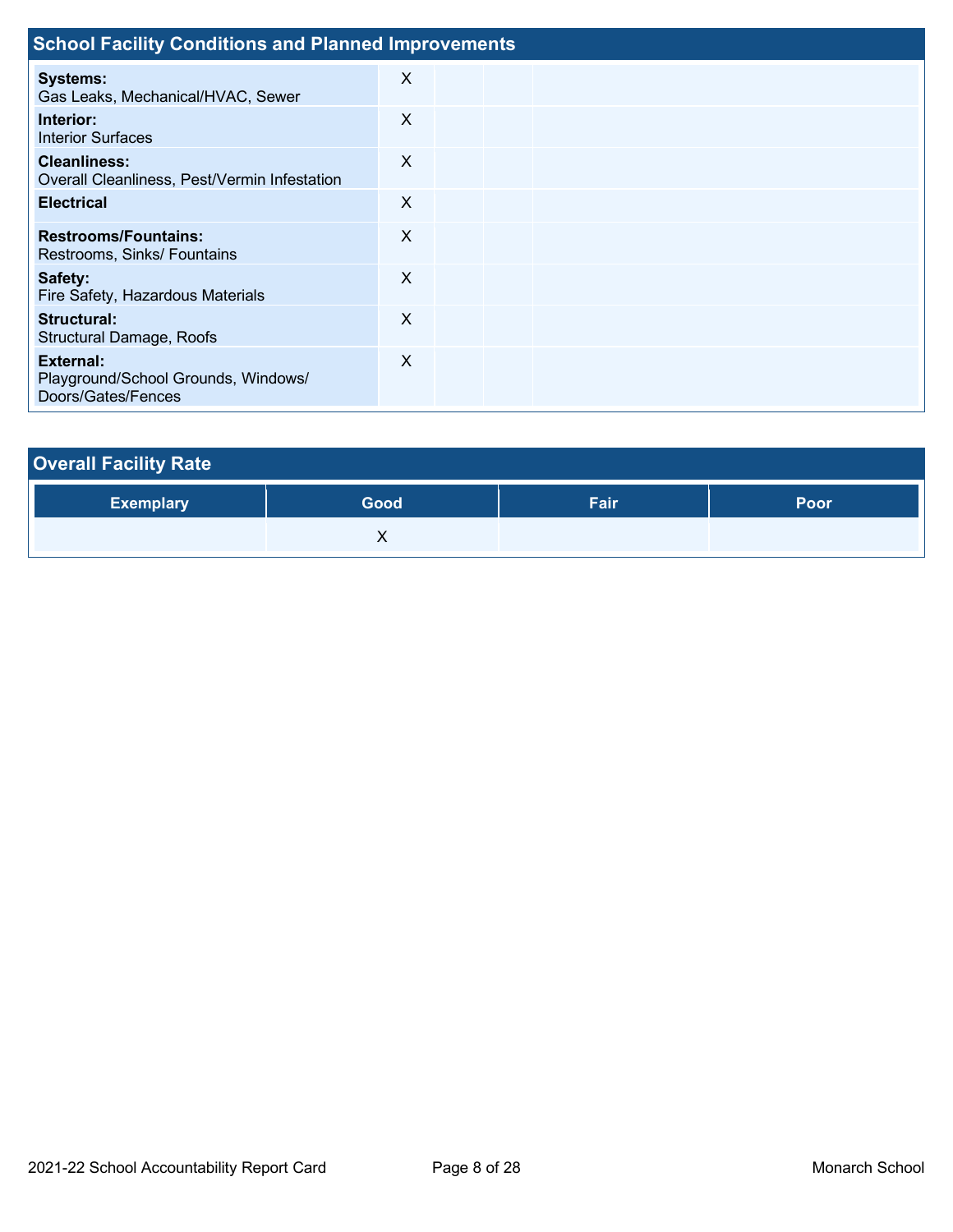## **B. Pupil Outcomes State Priority: Pupil Achievement**

The SARC provides the following information relevant to the State priority: Pupil Achievement (Priority 4):

### **Statewide Assessments**

(i.e., California Assessment of Student Performance and Progress [CAASPP] System includes the Smarter Balanced Summative Assessments for students in the general education population and the California Alternate Assessments [CAAs] for English language arts/literacy [ELA] and mathematics given in grades three through eight and grade eleven. Only eligible students may participate in the administration of the CAAs. CAAs items are aligned with alternate achievement standards, which are linked with the Common Core State Standards [CCSS] for students with the most significant cognitive disabilities).

The CAASPP System encompasses the following assessments and student participation requirements:

- 1. **Smarter Balanced Summative Assessments and CAAs for ELA** in grades three through eight and grade eleven.
- 2. **Smarter Balanced Summative Assessments and CAAs for mathematics** in grades three through eight and grade eleven.
- 3. **California Science Test (CAST) and CAAs for Science** in grades five, eight, and once in high school (i.e., grade ten, eleven, or twelve).

### **SARC Reporting in the 2020-2021 School Year Only**

Where the most viable option, LEAs were required to administer the statewide summative assessment in ELA and mathematics. Where a statewide summative assessment was not the most viable option for the LEA (or for one or more gradelevel[s] within the LEA) due to the pandemic, LEAs were allowed to report results from a different assessment that met the criteria established by the State Board of Education (SBE) on March 16, 2021. The assessments were required to be:

- Aligned with CA CCSS for ELA and mathematics;
- Available to students in grades 3 through 8, and grade 11; and
- Uniformly administered across a grade, grade span, school, or district to all eligible students.

### **Options**

Note that the CAAs could only be administered in-person following health and safety requirements. If it was not viable for the LEA to administer the CAAs in person with health and safety guidelines in place, the LEA was directed to not administer the tests. There were no other assessment options available for the CAAs. Schools administered the Smarter Balanced Summative Assessments for ELA and mathematics, other assessments that meet the SBE criteria, or a combination of both, and they could only choose one of the following:

- Smarter Balanced ELA and mathematics summative assessments;
- Other assessments meeting the SBE criteria; or
- Combination of Smarter Balanced ELA and mathematics summative assessments and other assessments.

The percentage of students who have successfully completed courses that satisfy the requirements for entrance to the University of California and the California State University, or career technical education sequences or programs of study.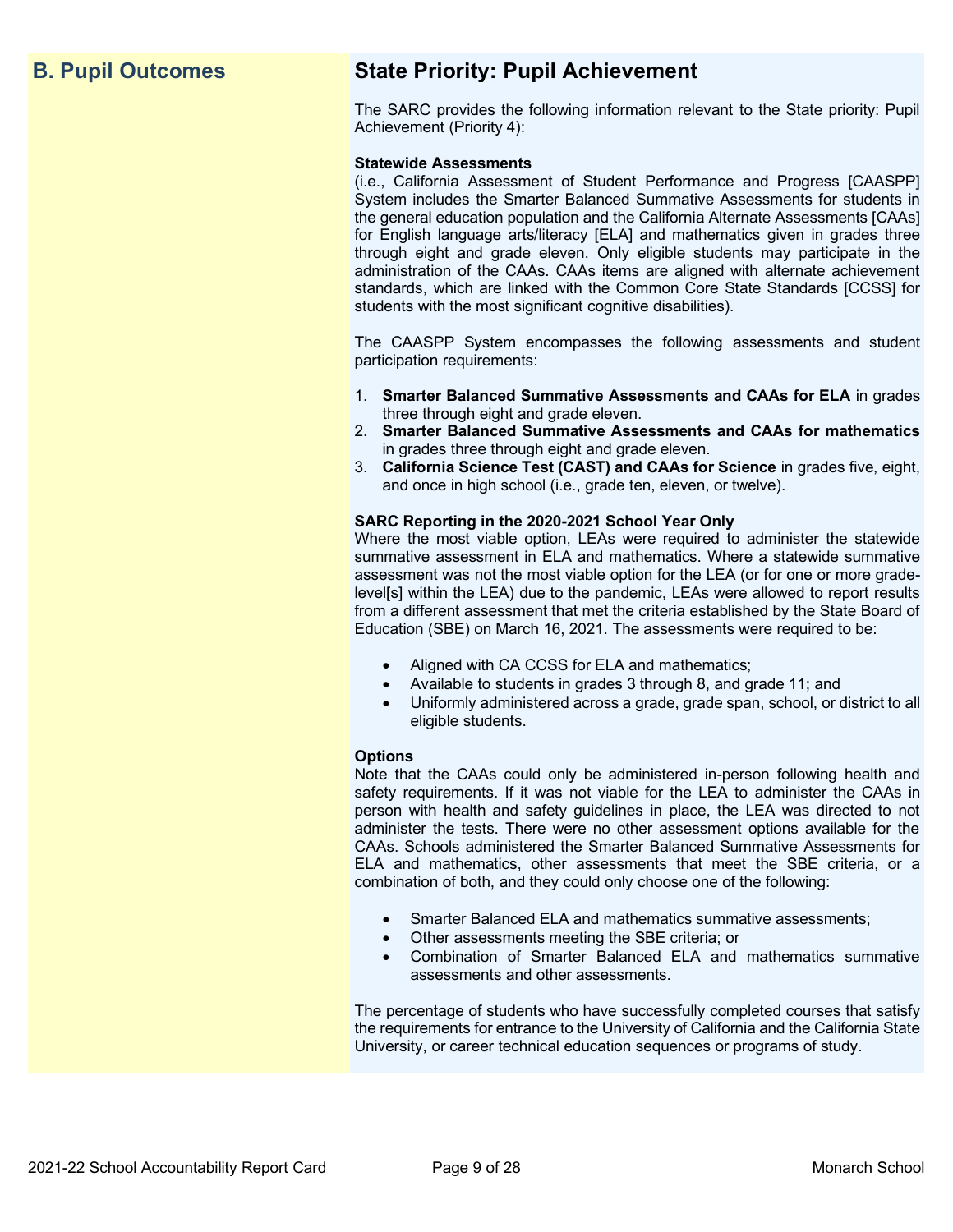### **Percentage of Students Meeting or Exceeding the State Standard on CAASPP**

This table displays CAASPP test results in ELA and mathematics for all students grades three through eight and grade eleven taking and completing a state-administered assessment.

The 2019-2020 data cells with N/A values indicate that the 2019-2020 data are not available due to the COVID-19 pandemic and resulting summative test suspension. The Executive Order N-30-20 was issued which waived the assessment, accountability, and reporting requirements for the 2019-2020 school year.

The 2020-2021 data cells have N/A values because these data are not comparable to other year data due to the COVID-19 pandemic during the 2020-2021 school year. Where the CAASPP assessments in ELA and/or mathematics is not the most viable option, the LEAs were allowed to administer local assessments. Therefore, the 2020-2021 data between school years for the school, district, state are not an accurate comparison. As such, it is inappropriate to compare results of the 2020-2021 school year to other school years.

| <b>Subject</b>                                                 | <b>School</b><br>2019-20 | <b>School</b><br>2020-21 | <b>District</b><br>2019-20 | <b>District</b><br>2020-21 | <b>State</b><br>2019-20 | <b>State</b><br>2020-21 |
|----------------------------------------------------------------|--------------------------|--------------------------|----------------------------|----------------------------|-------------------------|-------------------------|
| <b>English Language Arts/Literacy</b><br>$(grades 3-8 and 11)$ | N/A                      | N/A                      | N/A                        | N/A                        | N/A                     | N/A                     |
| <b>Mathematics</b><br>$(grades 3-8 and 11)$                    | N/A                      | N/A                      | N/A                        | N/A                        | N/A                     | N/A                     |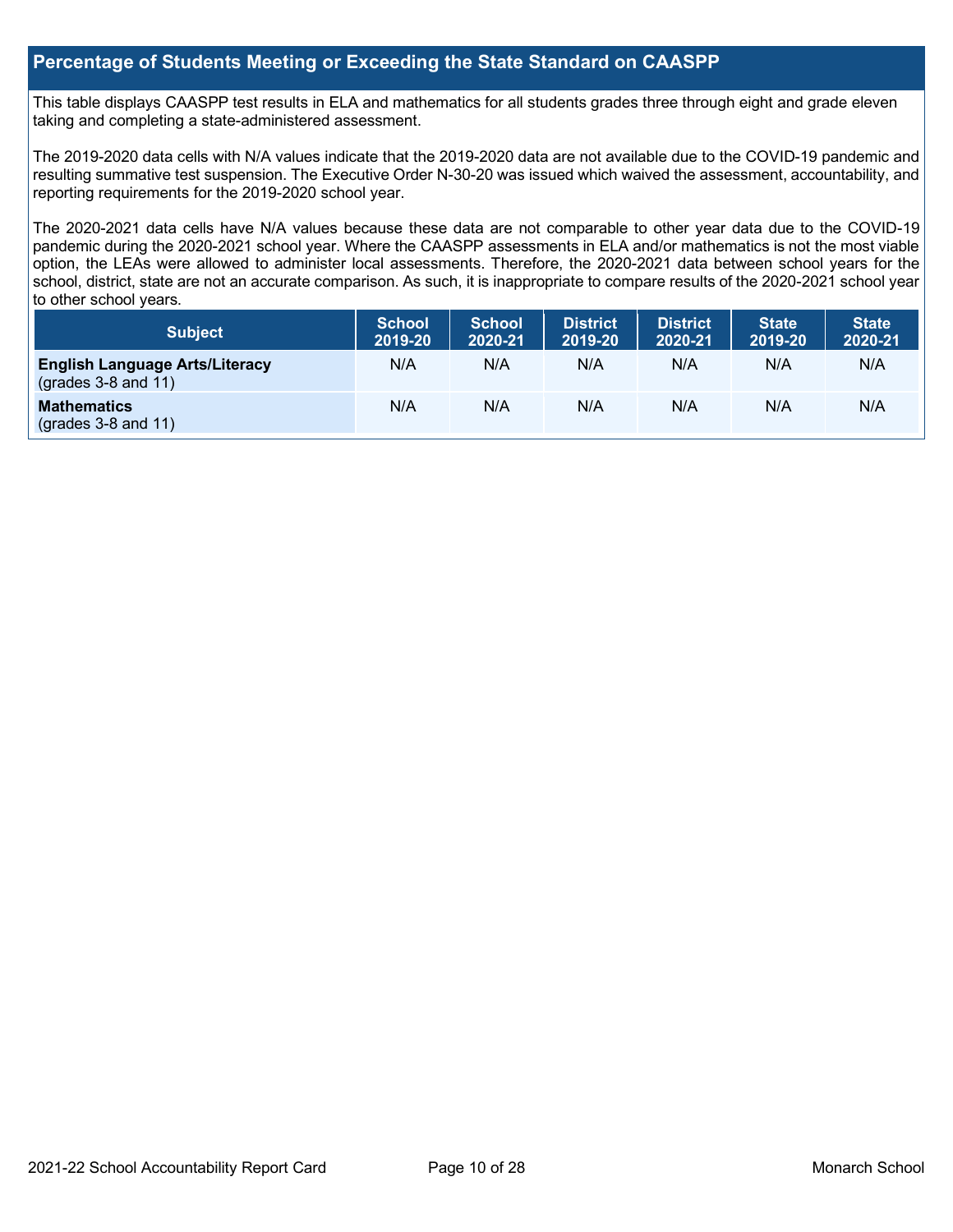### **2020-21 CAASPP Test Results in ELA by Student Group**

This table displays CAASPP test results in ELA by student group for students grades three through eight and grade eleven taking and completing a state-administered assessment. The CDE will populate this table for schools in cases where the school administered the CAASPP assessment. In cases where the school administered a local assessment instead of CAASPP, the CDE will populate this table with "NT" values, meaning this school did not test students using the CAASPP. See the local assessment(s) table for more information.

| <b>CAASPP</b><br><b>Student Groups</b>               | <b>CAASPP</b><br><b>Total</b><br><b>Enrollment</b> | <b>CAASPP</b><br><b>Number</b><br><b>Tested</b> | <b>CAASPP</b><br><b>Percent</b><br><b>Tested</b> | <b>CAASPP</b><br><b>Percent</b><br><b>Not Tested</b> | <b>CAASPP</b><br><b>Percent</b><br><b>Met or</b><br><b>Exceeded</b> |
|------------------------------------------------------|----------------------------------------------------|-------------------------------------------------|--------------------------------------------------|------------------------------------------------------|---------------------------------------------------------------------|
| <b>All Students</b>                                  | 145                                                | 108                                             | 74.48                                            | 25.52                                                | 17.31                                                               |
| Female                                               | 71                                                 | 48                                              | 67.61                                            | 32.39                                                | 21.28                                                               |
| <b>Male</b>                                          | 74                                                 | 60                                              | 81.08                                            | 18.92                                                | 14.04                                                               |
| American Indian or Alaska Native                     | --                                                 | $\overline{\phantom{a}}$                        | --                                               | $\sim$                                               | --                                                                  |
| <b>Asian</b>                                         |                                                    | --                                              |                                                  |                                                      |                                                                     |
| <b>Black or African American</b>                     | 11                                                 | 8                                               | 72.73                                            | 27.27                                                | $\overline{\phantom{m}}$                                            |
| <b>Filipino</b>                                      | $\mathbf 0$                                        | $\mathbf 0$                                     | 0                                                | 0                                                    | $\mathbf 0$                                                         |
| <b>Hispanic or Latino</b>                            | 114                                                | 83                                              | 72.81                                            | 27.19                                                | 13.75                                                               |
| Native Hawaiian or Pacific Islander                  | $\Omega$                                           | $\mathbf 0$                                     | $\Omega$                                         | $\mathbf 0$                                          | $\mathbf 0$                                                         |
| <b>Two or More Races</b>                             | $\overline{\phantom{m}}$                           | $-$                                             | --                                               | --                                                   | $\overline{\phantom{a}}$                                            |
| <b>White</b>                                         | $\overline{\phantom{a}}$                           | $\sim$                                          | --                                               | --                                                   |                                                                     |
| <b>English Learners</b>                              | 60                                                 | 46                                              | 76.67                                            | 23.33                                                | 4.44                                                                |
| <b>Foster Youth</b>                                  | $\overline{a}$                                     | $\overline{a}$                                  | --                                               | --                                                   | --                                                                  |
| <b>Homeless</b>                                      | 288                                                | 216                                             | 75                                               | 25                                                   | 17.31                                                               |
| <b>Military</b>                                      | $\Omega$                                           | $\mathbf 0$                                     | $\mathbf 0$                                      | 0                                                    | $\mathbf 0$                                                         |
| <b>Socioeconomically Disadvantaged</b>               | 145                                                | 108                                             | 74.48                                            | 25.52                                                | 17.31                                                               |
| <b>Students Receiving Migrant Education Services</b> | $\overline{\phantom{a}}$                           | --                                              |                                                  | --                                                   |                                                                     |
| <b>Students with Disabilities</b>                    | 24                                                 | 16                                              | 66.67                                            | 33.33                                                | 6.67                                                                |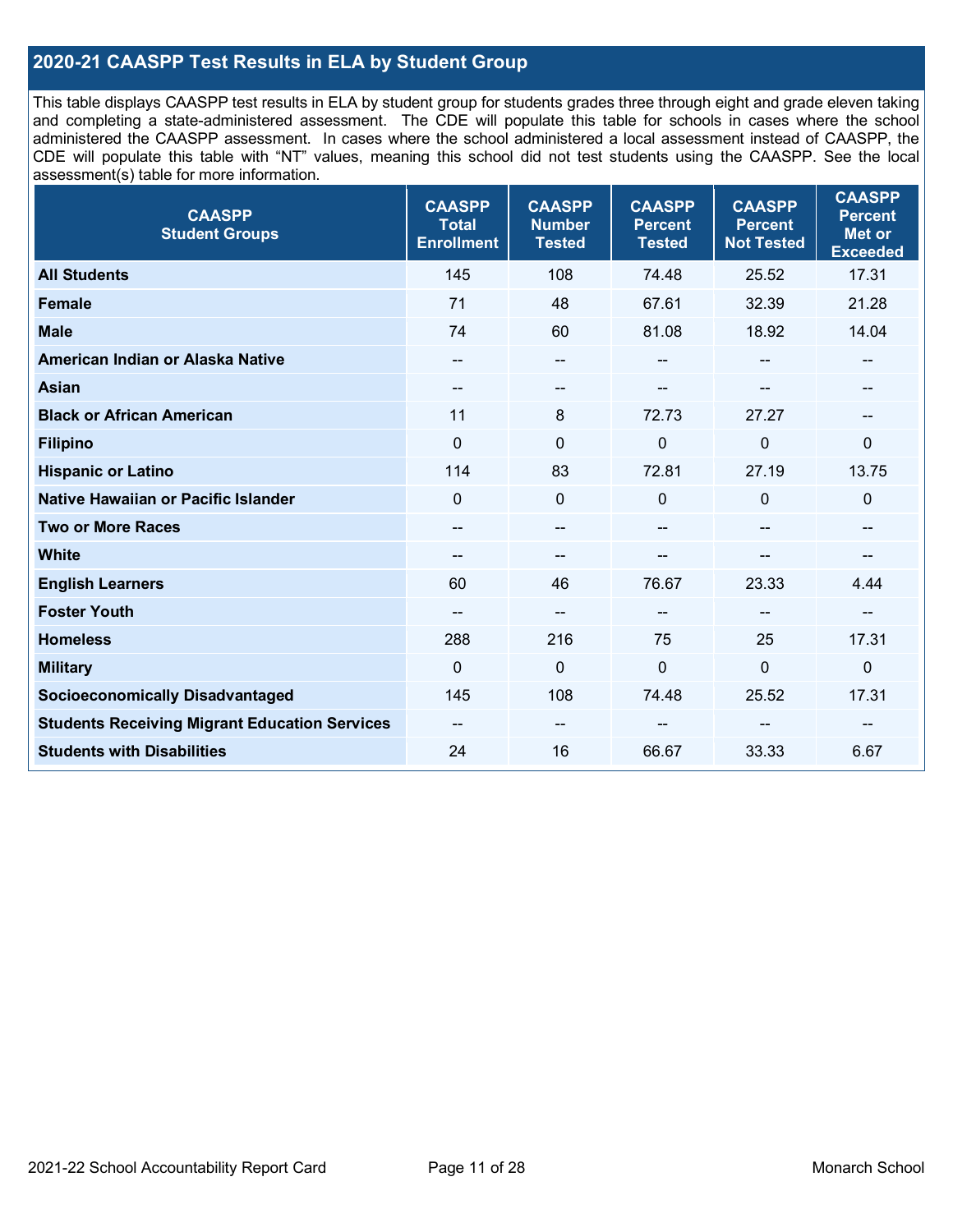### **2020-21 CAASPP Test Results in Math by Student Group**

This table displays CAASPP test results in Math by student group for students grades three through eight and grade eleven taking and completing a state-administered assessment. The CDE will populate this table for schools in cases where the school administered the CAASPP assessment. In cases where the school administered a local assessment instead of CAASPP, the CDE will populate this table with "NT" values, meaning this school did not test students using the CAASPP. See the local assessment(s) table for more information.

| <b>CAASPP</b><br><b>Student Groups</b>               | <b>CAASPP</b><br><b>Total</b><br><b>Enrollment</b> | <b>CAASPP</b><br><b>Number</b><br><b>Tested</b> | <b>CAASPP</b><br><b>Percent</b><br><b>Tested</b> | <b>CAASPP</b><br><b>Percent</b><br><b>Not Tested</b> | <b>CAASPP</b><br><b>Percent</b><br><b>Met or</b><br><b>Exceeded</b> |
|------------------------------------------------------|----------------------------------------------------|-------------------------------------------------|--------------------------------------------------|------------------------------------------------------|---------------------------------------------------------------------|
| <b>All Students</b>                                  | 145                                                | 101                                             | 69.66                                            | 30.34                                                | 2.02                                                                |
| <b>Female</b>                                        | 71                                                 | 46                                              | 64.79                                            | 35.21                                                | 0.00                                                                |
| <b>Male</b>                                          | 74                                                 | 55                                              | 74.32                                            | 25.68                                                | 3.64                                                                |
| American Indian or Alaska Native                     | --                                                 | $-$                                             | $\overline{a}$                                   | $-$                                                  | $\hspace{0.05cm}$                                                   |
| <b>Asian</b>                                         |                                                    | --                                              |                                                  |                                                      |                                                                     |
| <b>Black or African American</b>                     | 11                                                 | 7                                               | 63.64                                            | 36.36                                                | $\overline{\phantom{m}}$                                            |
| <b>Filipino</b>                                      | $\Omega$                                           | $\mathbf 0$                                     | $\mathbf 0$                                      | 0                                                    | $\mathbf 0$                                                         |
| <b>Hispanic or Latino</b>                            | 114                                                | 78                                              | 68.42                                            | 31.58                                                | 1.30                                                                |
| Native Hawaiian or Pacific Islander                  | $\Omega$                                           | 0                                               | $\mathbf{0}$                                     | $\Omega$                                             | $\mathbf 0$                                                         |
| <b>Two or More Races</b>                             | --                                                 | --                                              | --                                               | --                                                   | --                                                                  |
| <b>White</b>                                         |                                                    | --                                              |                                                  |                                                      | --                                                                  |
| <b>English Learners</b>                              | 60                                                 | 42                                              | 70.00                                            | 30.00                                                | 0.00                                                                |
| <b>Foster Youth</b>                                  |                                                    | $-$                                             |                                                  | --                                                   | --                                                                  |
| <b>Homeless</b>                                      | 288                                                | 202                                             | 70.14                                            | 29.86                                                | 2.02                                                                |
| <b>Military</b>                                      | $\mathbf 0$                                        | $\mathbf 0$                                     | $\mathbf 0$                                      | 0                                                    | $\mathbf 0$                                                         |
| <b>Socioeconomically Disadvantaged</b>               | 145                                                | 101                                             | 69.66                                            | 30.34                                                | 2.02                                                                |
| <b>Students Receiving Migrant Education Services</b> | $\overline{\phantom{a}}$                           | --                                              |                                                  |                                                      | --                                                                  |
| <b>Students with Disabilities</b>                    | 24                                                 | 11                                              | 45.83                                            | 54.17                                                | 0.00                                                                |

### **2020-21 Local Assessment Test Results in ELA by Student Group**

This table displays Local Assessment test results in ELA by student group for students grades three through eight and grade eleven. LEAs/schools will populate this table for schools in cases where the school administered a local assessment. In cases where the school administered the CAASPP assessment, LEAs/schools will populate this table with "N/A" values in all cells, meaning this table is Not Applicable for this school.

| <b>All</b><br><b>Student Groups</b> | <b>All</b><br><b>Total</b><br><b>Enrollment</b> | <b>All</b><br><b>Number</b><br><b>Tested</b> | <b>All</b><br><b>Percent</b><br><b>Tested</b> | <b>All</b><br>Percent<br>Not Tested | <b>All</b><br><b>Percent</b><br><b>At or Above</b><br><b>Grade Level</b> |
|-------------------------------------|-------------------------------------------------|----------------------------------------------|-----------------------------------------------|-------------------------------------|--------------------------------------------------------------------------|
| <b>All Students</b>                 | N/A                                             | N/A                                          | N/A                                           | N/A                                 | N/A                                                                      |
| Female                              | N/A                                             | N/A                                          | N/A                                           | N/A                                 | N/A                                                                      |
| <b>Male</b>                         | N/A                                             | N/A                                          | N/A                                           | N/A                                 | N/A                                                                      |
| American Indian or Alaska Native    | N/A                                             | N/A                                          | N/A                                           | N/A                                 | N/A                                                                      |
| Asian                               | N/A                                             | N/A                                          | N/A                                           | N/A                                 | N/A                                                                      |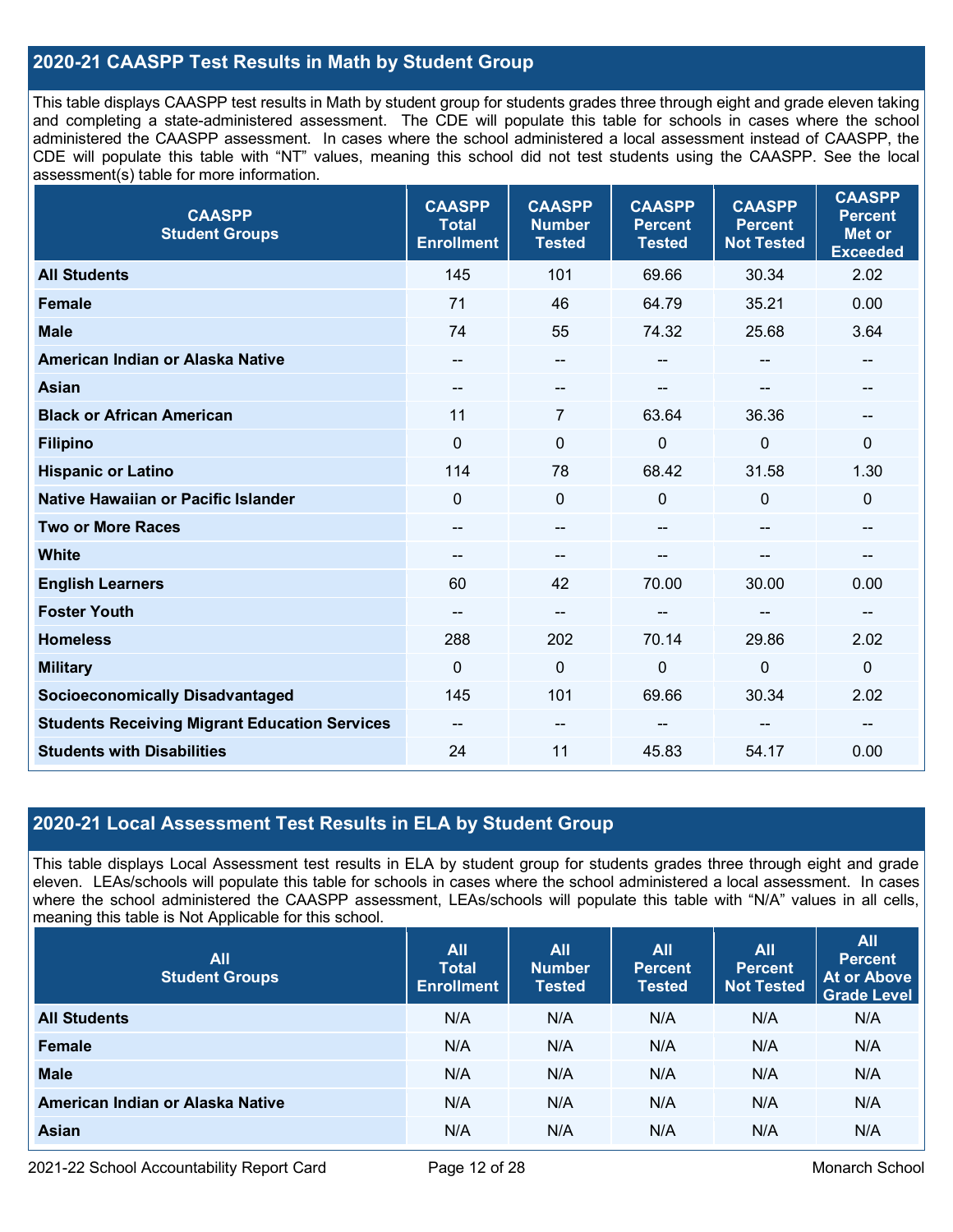| <b>Black or African American</b>                                                          | N/A | N/A | N/A | N/A | N/A |
|-------------------------------------------------------------------------------------------|-----|-----|-----|-----|-----|
| <b>Filipino</b>                                                                           | N/A | N/A | N/A | N/A | N/A |
| <b>Hispanic or Latino</b>                                                                 | N/A | N/A | N/A | N/A | N/A |
| Native Hawaiian or Pacific Islander                                                       | N/A | N/A | N/A | N/A | N/A |
| <b>Two or More Races</b>                                                                  | N/A | N/A | N/A | N/A | N/A |
| <b>White</b>                                                                              | N/A | N/A | N/A | N/A | N/A |
| <b>English Learners</b>                                                                   | N/A | N/A | N/A | N/A | N/A |
| <b>Foster Youth</b>                                                                       | N/A | N/A | N/A | N/A | N/A |
| <b>Homeless</b>                                                                           | N/A | N/A | N/A | N/A | N/A |
| <b>Military</b>                                                                           | N/A | N/A | N/A | N/A | N/A |
| <b>Socioeconomically Disadvantaged</b>                                                    | N/A | N/A | N/A | N/A | N/A |
| <b>Students Receiving Migrant Education Services</b>                                      | N/A | N/A | N/A | N/A | N/A |
| <b>Students with Disabilities</b>                                                         | N/A | N/A | N/A | N/A | N/A |
| *At or above the grade-level standard in the context of the local assessment administered |     |     |     |     |     |

for in the context of the loc

## **2020-21 Local Assessment Test Results in Math by Student Group**

This table displays Local Assessment test results in Math by student group for students grades three through eight and grade eleven. LEAs/schools will populate this table for schools in cases where the school administered a local assessment. In cases where the school administered the CAASPP assessment, LEAs/schools will populate this table with "N/A" values in all cells, meaning this table is Not Applicable for this school.

| <b>All</b><br><b>Student Groups</b>                  | <b>All</b><br><b>Total</b><br><b>Enrollment</b> | <b>All</b><br><b>Number</b><br><b>Tested</b> | <b>All</b><br><b>Percent</b><br><b>Tested</b> | <b>All</b><br><b>Percent</b><br><b>Not Tested</b> | <b>All</b><br><b>Percent</b><br><b>At or Above</b><br><b>Grade Level</b> |
|------------------------------------------------------|-------------------------------------------------|----------------------------------------------|-----------------------------------------------|---------------------------------------------------|--------------------------------------------------------------------------|
| <b>All Students</b>                                  | N/A                                             | N/A                                          | N/A                                           | N/A                                               | N/A                                                                      |
| <b>Female</b>                                        | N/A                                             | N/A                                          | N/A                                           | N/A                                               | N/A                                                                      |
| <b>Male</b>                                          | N/A                                             | N/A                                          | N/A                                           | N/A                                               | N/A                                                                      |
| American Indian or Alaska Native                     | N/A                                             | N/A                                          | N/A                                           | N/A                                               | N/A                                                                      |
| <b>Asian</b>                                         | N/A                                             | N/A                                          | N/A                                           | N/A                                               | N/A                                                                      |
| <b>Black or African American</b>                     | N/A                                             | N/A                                          | N/A                                           | N/A                                               | N/A                                                                      |
| <b>Filipino</b>                                      | N/A                                             | N/A                                          | N/A                                           | N/A                                               | N/A                                                                      |
| <b>Hispanic or Latino</b>                            | N/A                                             | N/A                                          | N/A                                           | N/A                                               | N/A                                                                      |
| Native Hawaiian or Pacific Islander                  | N/A                                             | N/A                                          | N/A                                           | N/A                                               | N/A                                                                      |
| <b>Two or More Races</b>                             | N/A                                             | N/A                                          | N/A                                           | N/A                                               | N/A                                                                      |
| <b>White</b>                                         | N/A                                             | N/A                                          | N/A                                           | N/A                                               | N/A                                                                      |
| <b>English Learners</b>                              | N/A                                             | N/A                                          | N/A                                           | N/A                                               | N/A                                                                      |
| <b>Foster Youth</b>                                  | N/A                                             | N/A                                          | N/A                                           | N/A                                               | N/A                                                                      |
| <b>Homeless</b>                                      | N/A                                             | N/A                                          | N/A                                           | N/A                                               | N/A                                                                      |
| <b>Military</b>                                      | N/A                                             | N/A                                          | N/A                                           | N/A                                               | N/A                                                                      |
| <b>Socioeconomically Disadvantaged</b>               | N/A                                             | N/A                                          | N/A                                           | N/A                                               | N/A                                                                      |
| <b>Students Receiving Migrant Education Services</b> | N/A                                             | N/A                                          | N/A                                           | N/A                                               | N/A                                                                      |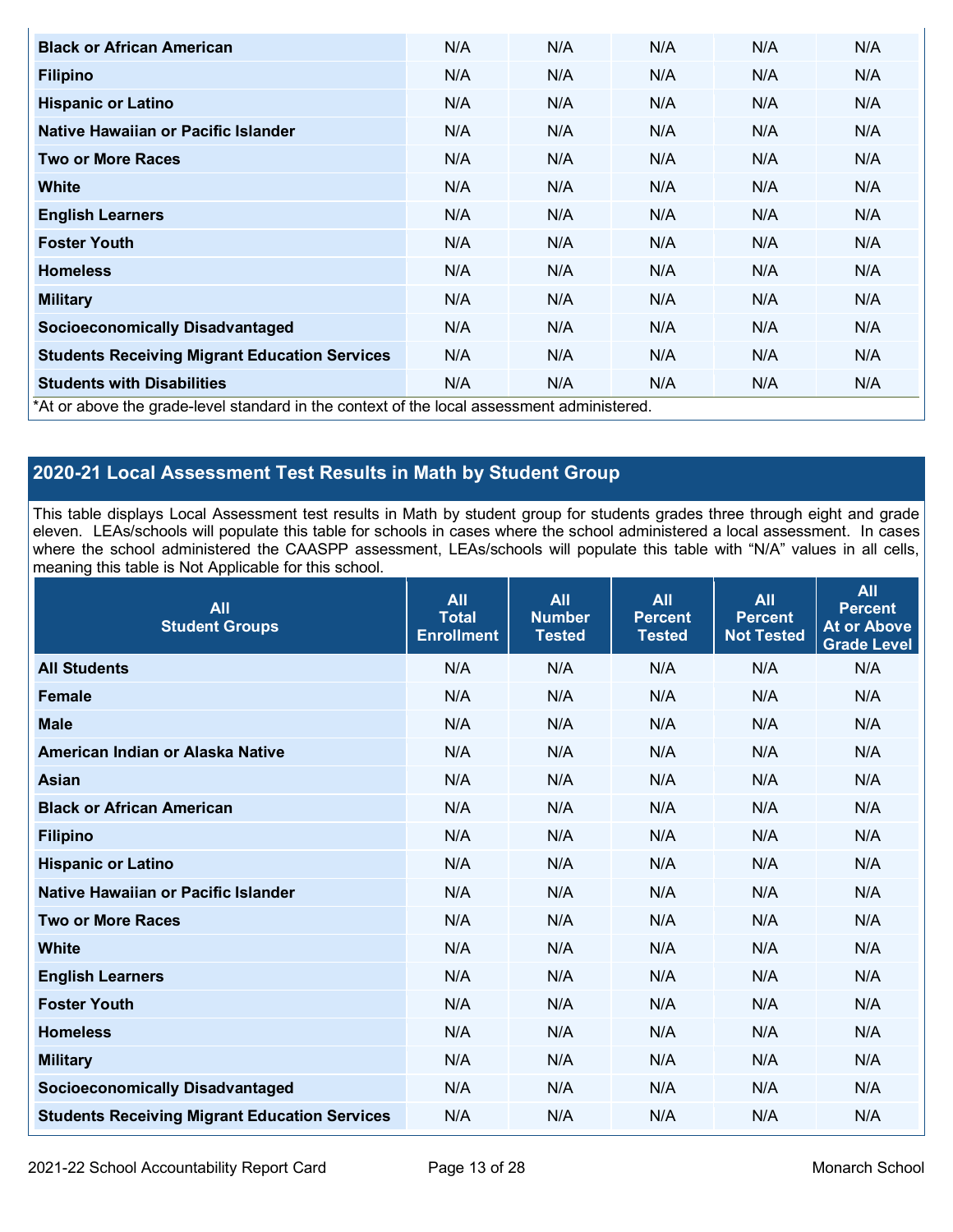| <b>Students with Disabilities</b>                                                                      | N/A | N/A | N/A | N/A | N/A |  |
|--------------------------------------------------------------------------------------------------------|-----|-----|-----|-----|-----|--|
| $*A + *A$ and $A - A$ and $A - A$ and $A - A$ and $A - A$ is the contact of the lead experiment of $A$ |     |     |     |     |     |  |

\*At or above the grade-level standard in the context of the local assessment administered.

### **CAASPP Test Results in Science for All Students**

This table displays the percentage of all students grades five, eight, and High School meeting or exceeding the State Standard.

The 2019-2020 data cells with N/A values indicate that the 2019-2020 data are not available due to the COVID-19 pandemic and resulting summative testing suspension. The Executive Order N-30-20 was issued which waived the assessment, accountability, and reporting requirements for the 2019-2020 school year.

For any 2020-2021 data cells with N/T values indicate that this school did not test students using the CAASPP Science.

| <b>Subject</b>                | <b>School</b><br>2019-20 | <b>School</b><br>2020-21 | <b>District</b><br>2019-20 | District<br>2020-21 | State <sup>1</sup><br>2019-20 | State <sup>1</sup><br>2020-21 |
|-------------------------------|--------------------------|--------------------------|----------------------------|---------------------|-------------------------------|-------------------------------|
| <b>Science</b>                | N/A                      | 2.27                     | N/A                        | 2.48                | N/A                           | 28.72                         |
| (grades 5, 8 and high school) |                          |                          |                            |                     |                               |                               |

### **2020-21 CAASPP Test Results in Science by Student Group**

This table displays CAASPP test results in Science by student group for students grades five, eight, and High School. For any data cells with N/T values indicate that this school did not test students using the CAASPP Science.

| <b>Student Group</b>                                 | <b>Total</b><br><b>Enrollment</b> | <b>Number</b><br><b>Tested</b> | <b>Percent</b><br><b>Tested</b> | <b>Percent</b><br><b>Not Tested</b> | <b>Percent</b><br><b>Met or</b><br><b>Exceeded</b> |
|------------------------------------------------------|-----------------------------------|--------------------------------|---------------------------------|-------------------------------------|----------------------------------------------------|
| <b>All Students</b>                                  | 54                                | 47                             | 87.04                           | 12.96                               | 2.27                                               |
| <b>Female</b>                                        | 26                                | 22                             | 84.62                           |                                     |                                                    |
| <b>Male</b>                                          | 28                                | 25                             | 89.29                           |                                     |                                                    |
| American Indian or Alaska Native                     | $\mathbf{0}$                      | $\mathbf 0$                    | $\mathbf 0$                     | $\mathbf 0$                         | $\mathbf{0}$                                       |
| <b>Asian</b>                                         | $\mathbf{0}$                      | 0                              | $\mathbf{0}$                    | $\mathbf{0}$                        | $\mathbf{0}$                                       |
| <b>Black or African American</b>                     | --                                | --                             |                                 | $-$                                 | --                                                 |
| <b>Filipino</b>                                      | $\Omega$                          | 0                              | $\mathbf{0}$                    | $\Omega$                            | 0                                                  |
| <b>Hispanic or Latino</b>                            | 46                                | 40                             | 86.96                           | 13.04                               | 0.00                                               |
| Native Hawaiian or Pacific Islander                  | $\Omega$                          | $\mathbf 0$                    | $\Omega$                        | $\mathbf{0}$                        | $\mathbf{0}$                                       |
| <b>Two or More Races</b>                             | --                                | --                             |                                 | --                                  | --                                                 |
| <b>White</b>                                         | --                                | --                             |                                 | --                                  | --                                                 |
| <b>English Learners</b>                              | 27                                | 22                             | 81.48                           | 18.52                               | 0.00                                               |
| <b>Foster Youth</b>                                  | 0                                 | $\mathbf 0$                    | $\mathbf 0$                     | $\mathbf 0$                         | $\mathbf{0}$                                       |
| <b>Homeless</b>                                      | 108                               | 94                             | 87.04                           | 12.96                               | 2.27                                               |
| <b>Military</b>                                      | $\mathbf{0}$                      | $\mathbf 0$                    | 0                               | $\mathbf 0$                         | $\mathbf 0$                                        |
| <b>Socioeconomically Disadvantaged</b>               | 54                                | 47                             | 87.04                           | 12.96                               | 2.27                                               |
| <b>Students Receiving Migrant Education Services</b> | --                                | --                             |                                 | --                                  |                                                    |
| <b>Students with Disabilities</b>                    |                                   | --                             |                                 |                                     | --                                                 |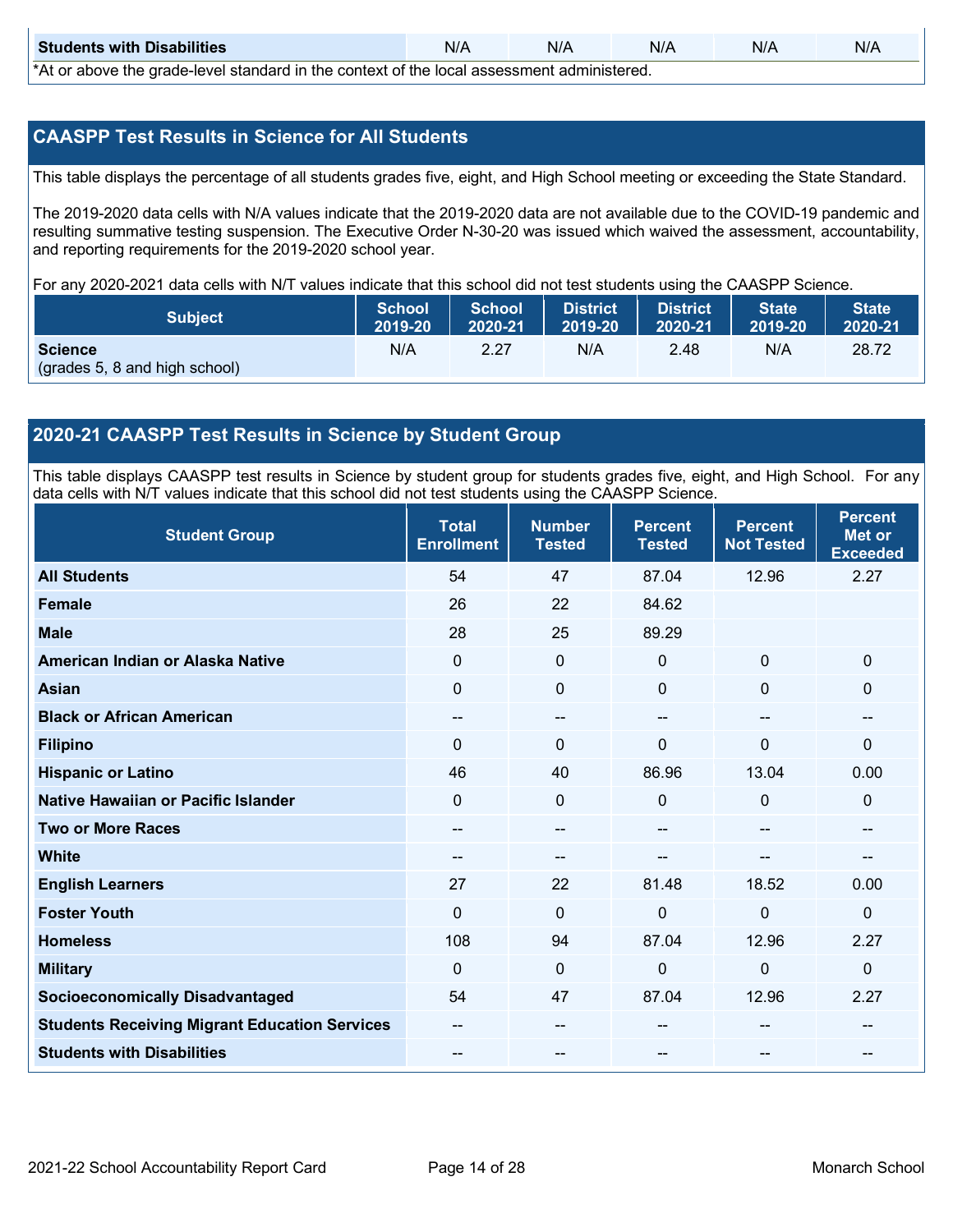### **2020-21 Career Technical Education Programs**

The SDCOE JCCS Career Technical Education (CTE) department provides CTE classes and grant-funded career readiness opportunities for high school youth. At Monarch, we are in the planning stages of new CTE programs in Engineering and Audio Technology. The CTE teacher works in partnership with other departments to provide an aligned curriculum. The CTE program is evaluated by the number of students enrolled, the number of students completing courses, and industry credentials earned. This is measured through our yearly data gathering in CONAPP. Monarch's non-profit partner has established a career center and program that provides youth with work readiness skills, internships with local businesses, and direct hire placements. JCCS CTE also offers the Workability I grant for interested students who qualify to receive grant-funded services including paid internships, work-based learning, mentoring, and supportive services.

The CTE Advisory Council is facilitated by the CTE Program Specialist and includes local industry partners from building and construction; horticulture; culinary arts; public service; entrepreneurship; graphic arts; information and communications technology; arts media entertainment; non-profits; the local workforce investment board; event management; and is always looking for additional partners. All CTE teachers and staff, participate in all Council meetings. These meetings have been on hold due to the impact of COVID-19, but are planned to begin again in spring 2022, with additional stakeholders in graphic design, green technology, and audio technology.

| <b>2020-21 Career Technical Education (CTE) Participation</b>                                                                     |                                  |  |  |  |
|-----------------------------------------------------------------------------------------------------------------------------------|----------------------------------|--|--|--|
| <b>Measure</b>                                                                                                                    | <b>CTE Program Participation</b> |  |  |  |
| Number of Pupils Participating in CTE                                                                                             |                                  |  |  |  |
| Percent of Pupils that Complete a CTE Program and Earn a High School Diploma                                                      |                                  |  |  |  |
| Percent of CTE Courses that are Sequenced or Articulated Between the School and<br><b>Institutions of Postsecondary Education</b> |                                  |  |  |  |

### **Course Enrollment/Completion**

This table displays the course enrollment/completion of University of California (UC) and/or California State University (CSU) admission requirements.

| <b>UC/CSU Course Measure</b>                                                | <b>Percent</b> |
|-----------------------------------------------------------------------------|----------------|
| 2020-2021 Pupils Enrolled in Courses Required for UC/CSU Admission          | 100            |
| 2019-2020 Graduates Who Completed All Courses Required for UC/CSU Admission |                |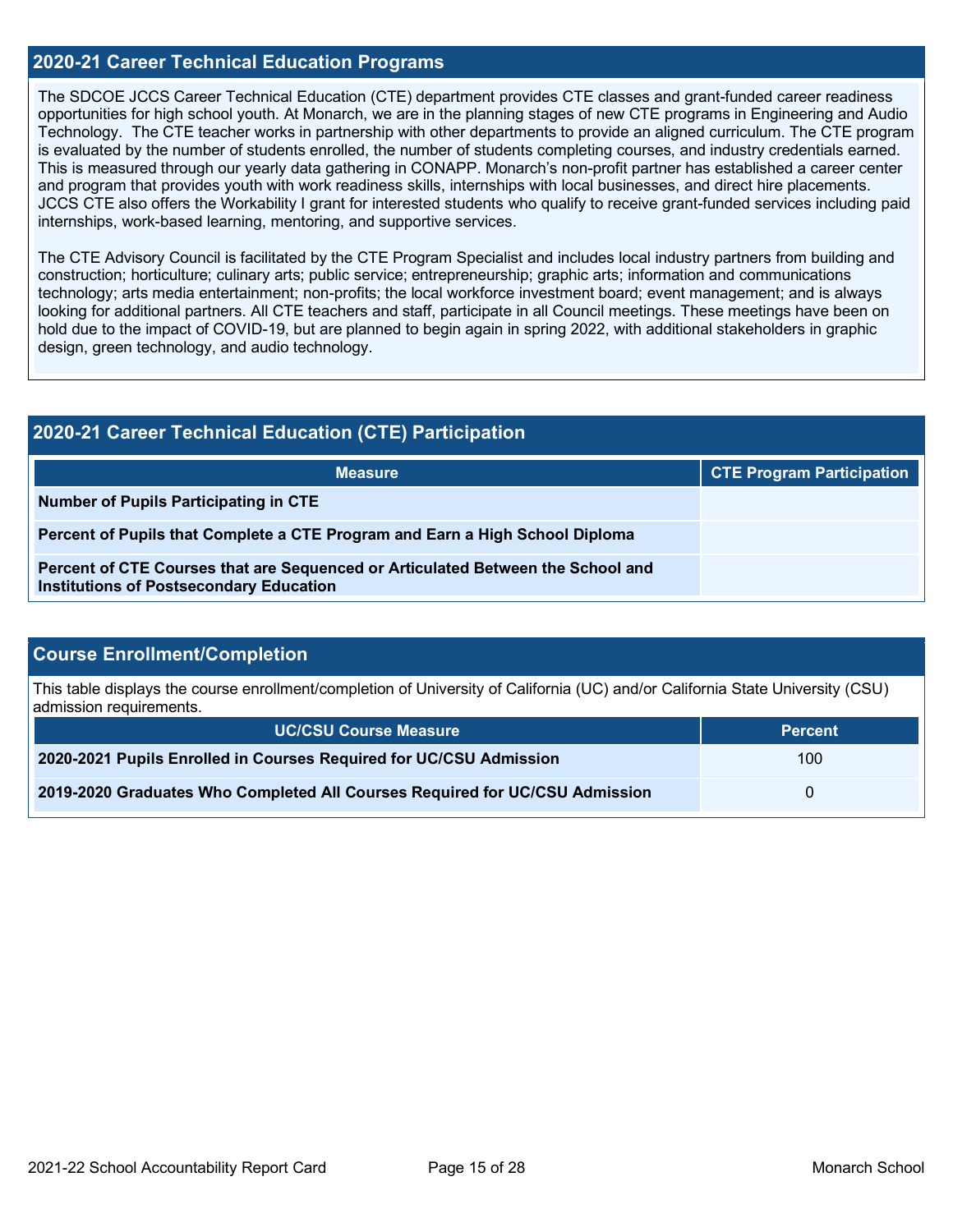## **B. Pupil Outcomes State Priority: Other Pupil Outcomes**

The SARC provides the following information relevant to the State priority: Other Pupil Outcomes (Priority 8): Pupil outcomes in the subject area of physical education.

### **2020-21 California Physical Fitness Test Results**

Due to the COVID-19 crisis, the Physical Fitness Test was suspended during the 2020-2021 school year and therefore no data are reported and each cell in this table is populated with "N/A."

| <b>Grade Level</b> |     | Four of Six Fitness Standards   Five of Six Fitness Standards | Percentage of Students Meeting   Percentage of Students Meeting   Percentage of Students Meeting  <br>Six of Six Fitness Standards |
|--------------------|-----|---------------------------------------------------------------|------------------------------------------------------------------------------------------------------------------------------------|
| Grade 5            | N/A | N/A                                                           | N/A                                                                                                                                |
| Grade 7            | N/A | N/A                                                           | N/A                                                                                                                                |
| Grade 9            | N/A | N/A                                                           | N/A                                                                                                                                |

## **C. Engagement State Priority: Parental Involvement**

The SARC provides the following information relevant to the State priority: Parental Involvement (Priority 3): Efforts the school district makes to seek parent input in making decisions regarding the school district and at each school site.

### **2021-22 Opportunities for Parental Involvement**

School and Monarch Project staff provide regular workshops related to student attendance, legal issues faced by students, parenting, and informational parent meetings. We also connect families with community-based organizations to increase access to medical and dental treatment, housing, mental health, food pantries, transportation, child care, and legal support to enhance the overall health and well-being of our students and families. Parents are strongly encouraged to participate as members of the School Site Council, English Learners' Advisory Committee, Local Control and Accountability Plan, and other focus groups. The school has jointly developed with parents a written parental involvement policy. This involvement policy specifies:

Policy involvement for parents

Joint accountability for student attendance

Shared responsibilities for high student academic achievement

Building capacity for involvement

**Accessibility** 

Parent workshops and participation in committee work have been facilitated via online platforms, with in-person meetings available, to ensure continuity of communication on educational resources and student progress, support available to families, and school/district planning.

Parent volunteer and involvement information: Stephanie Johnston-Austin stephj@sdcoe.net or 619-990-4853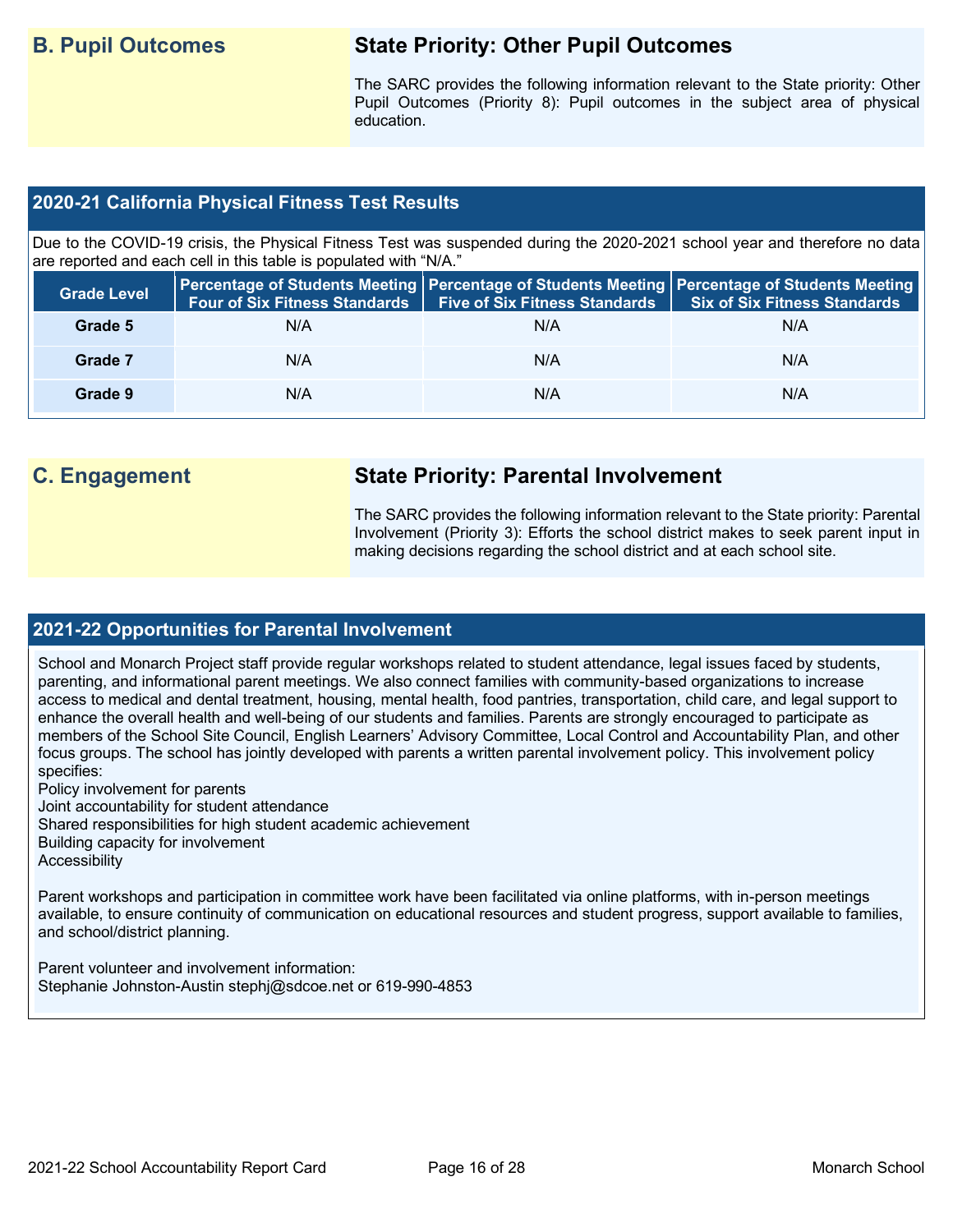## **C. Engagement State Priority: Pupil Engagement**

The SARC provides the following information relevant to the State priority: Pupil Engagement (Priority 5):

- High school dropout rates;
- High school graduation rates; and
- Chronic Absenteeism

## **Dropout Rate and Graduation Rate (Four-Year Cohort Rate)**

| <b>Indicator</b>       | <b>School</b><br>2018-19 | <b>School</b><br>2019-20 | School<br>2020-21 |      | District   District   District<br>,2018-19  2019-20 | 2020-21 | <b>State</b><br>2018-19 | <b>State</b><br>2019-20 | <b>State</b><br>2020-21 |
|------------------------|--------------------------|--------------------------|-------------------|------|-----------------------------------------------------|---------|-------------------------|-------------------------|-------------------------|
| <b>Dropout Rate</b>    | 25.0                     | 35.3                     | 18.8              | 41.7 | 52.7                                                | 24.8    | 9.0                     | 8.9                     | 9.4                     |
| <b>Graduation Rate</b> | 58.3                     | 64.7                     | 40.6              | 35.8 | 45.1                                                | 41.3    | 84.5                    | 84.2                    | 83.6                    |

## **2020-21 Graduation Rate by Student Group (Four-Year Cohort Rate)**

This table displays the 2020-21 graduation rate by student group. For information on the Four-Year Adjusted Cohort Graduation Rate (ACGR), visit the CDE Adjusted Cohort Graduation Rate web page at [www.cde.ca.gov/ds/ad/acgrinfo.asp.](http://www.cde.ca.gov/ds/ad/acgrinfo.asp)

| <b>Student Group</b>                                 | <b>Number of</b><br><b>Students in Cohort</b> | <b>Number of</b><br><b>Cohort Graduates</b> | <b>Cohort</b><br><b>Graduation Rate</b> |
|------------------------------------------------------|-----------------------------------------------|---------------------------------------------|-----------------------------------------|
| <b>All Students</b>                                  | 32                                            | 13                                          | 40.6                                    |
| <b>Female</b>                                        | --                                            | $\hspace{0.05cm}$ – $\hspace{0.05cm}$       | --                                      |
| <b>Male</b>                                          | 24                                            | 9                                           | 37.5                                    |
| American Indian or Alaska Native                     | 0                                             | $\mathbf{0}$                                | 0.00                                    |
| <b>Asian</b>                                         | --                                            | $\hspace{0.05cm}$ – $\hspace{0.05cm}$       | --                                      |
| <b>Black or African American</b>                     | --                                            | $\hspace{0.05cm}$ – $\hspace{0.05cm}$       | --                                      |
| <b>Filipino</b>                                      | $\mathbf{0}$                                  | $\mathbf{0}$                                | 0.00                                    |
| <b>Hispanic or Latino</b>                            | 22                                            | 10                                          | 45.5                                    |
| Native Hawaiian or Pacific Islander                  | 0                                             | $\mathbf 0$                                 | 0.00                                    |
| <b>Two or More Races</b>                             | $\qquad \qquad \blacksquare$                  | $\overline{\phantom{a}}$                    | $\overline{\phantom{a}}$                |
| <b>White</b>                                         | $\qquad \qquad \cdots$                        | --                                          | --                                      |
| <b>English Learners</b>                              | --                                            | $\hspace{0.05cm}$ – $\hspace{0.05cm}$       | --                                      |
| <b>Foster Youth</b>                                  | --                                            | $\hspace{0.05cm}$ – $\hspace{0.05cm}$       | --                                      |
| <b>Homeless</b>                                      | 32                                            | 13                                          | 40.6                                    |
| <b>Socioeconomically Disadvantaged</b>               | 32                                            | 13                                          | 40.6                                    |
| <b>Students Receiving Migrant Education Services</b> | --                                            | $\hspace{0.05cm}$ – $\hspace{0.05cm}$       | --                                      |
| <b>Students with Disabilities</b>                    | --                                            | $\overline{\phantom{a}}$                    | --                                      |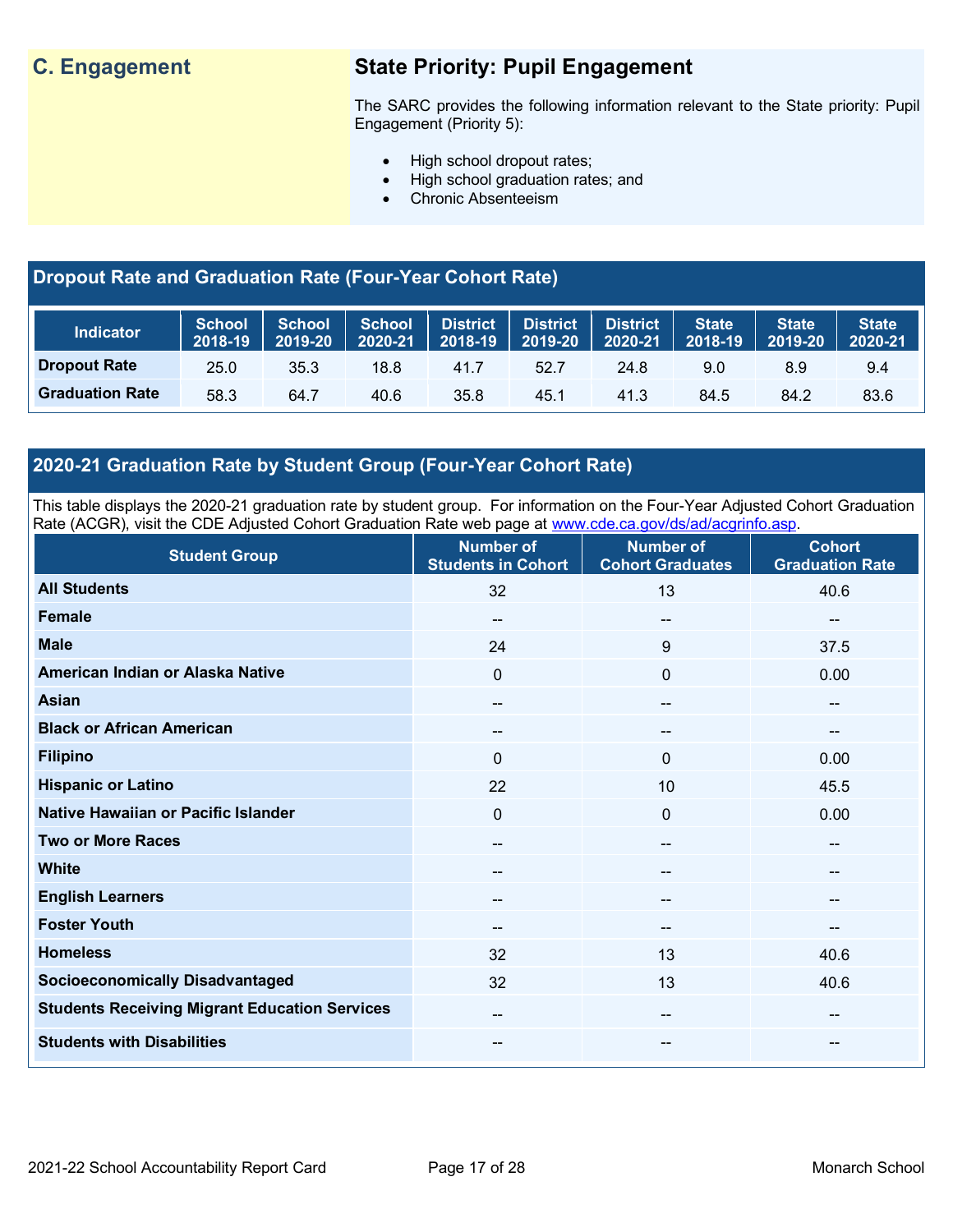## **2020-21 Chronic Absenteeism by Student Group**

| <b>Student Group</b>                                 | <b>Cumulative</b><br><b>Enrollment</b> | <b>Chronic</b><br><b>Absenteeism</b><br><b>Eligible Enrollment</b> | <b>Chronic</b><br><b>Absenteeism</b><br><b>Count</b> | <b>Chronic</b><br><b>Absenteeism</b><br><b>Rate</b> |
|------------------------------------------------------|----------------------------------------|--------------------------------------------------------------------|------------------------------------------------------|-----------------------------------------------------|
| <b>All Students</b>                                  | 308                                    | 295                                                                | 144                                                  | 48.8                                                |
| <b>Female</b>                                        | 141                                    | 136                                                                | 68                                                   | 50.0                                                |
| <b>Male</b>                                          | 167                                    | 159                                                                | 76                                                   | 47.8                                                |
| American Indian or Alaska Native                     | 3                                      | 3                                                                  | 3                                                    | 100.0                                               |
| <b>Asian</b>                                         | 3                                      | 3                                                                  | $\mathbf 0$                                          | 0.0                                                 |
| <b>Black or African American</b>                     | 35                                     | 33                                                                 | 20                                                   | 60.6                                                |
| <b>Filipino</b>                                      | 0                                      | $\mathbf 0$                                                        | $\mathbf 0$                                          | 0.0                                                 |
| <b>Hispanic or Latino</b>                            | 231                                    | 225                                                                | 109                                                  | 48.4                                                |
| Native Hawaiian or Pacific Islander                  | 1                                      | 1                                                                  | $\mathbf 0$                                          | 0.0                                                 |
| <b>Two or More Races</b>                             | 14                                     | 12                                                                 | 6                                                    | 50.0                                                |
| <b>White</b>                                         | 21                                     | 18                                                                 | 6                                                    | 33.3                                                |
| <b>English Learners</b>                              | 121                                    | 120                                                                | 53                                                   | 44.2                                                |
| <b>Foster Youth</b>                                  | 6                                      | 4                                                                  | 2                                                    | 50.0                                                |
| <b>Homeless</b>                                      | 308                                    | 295                                                                | 144                                                  | 48.8                                                |
| <b>Socioeconomically Disadvantaged</b>               | 308                                    | 295                                                                | 144                                                  | 48.8                                                |
| <b>Students Receiving Migrant Education Services</b> | 6                                      | 6                                                                  | 1                                                    | 16.7                                                |
| <b>Students with Disabilities</b>                    | 48                                     | 44                                                                 | 20                                                   | 45.5                                                |

## **C. Engagement State Priority: School Climate**

The SARC provides the following information relevant to the State priority: School Climate (Priority 6):

- Pupil suspension rates;
- Pupil expulsion rates; and
- Other local measures on the sense of safety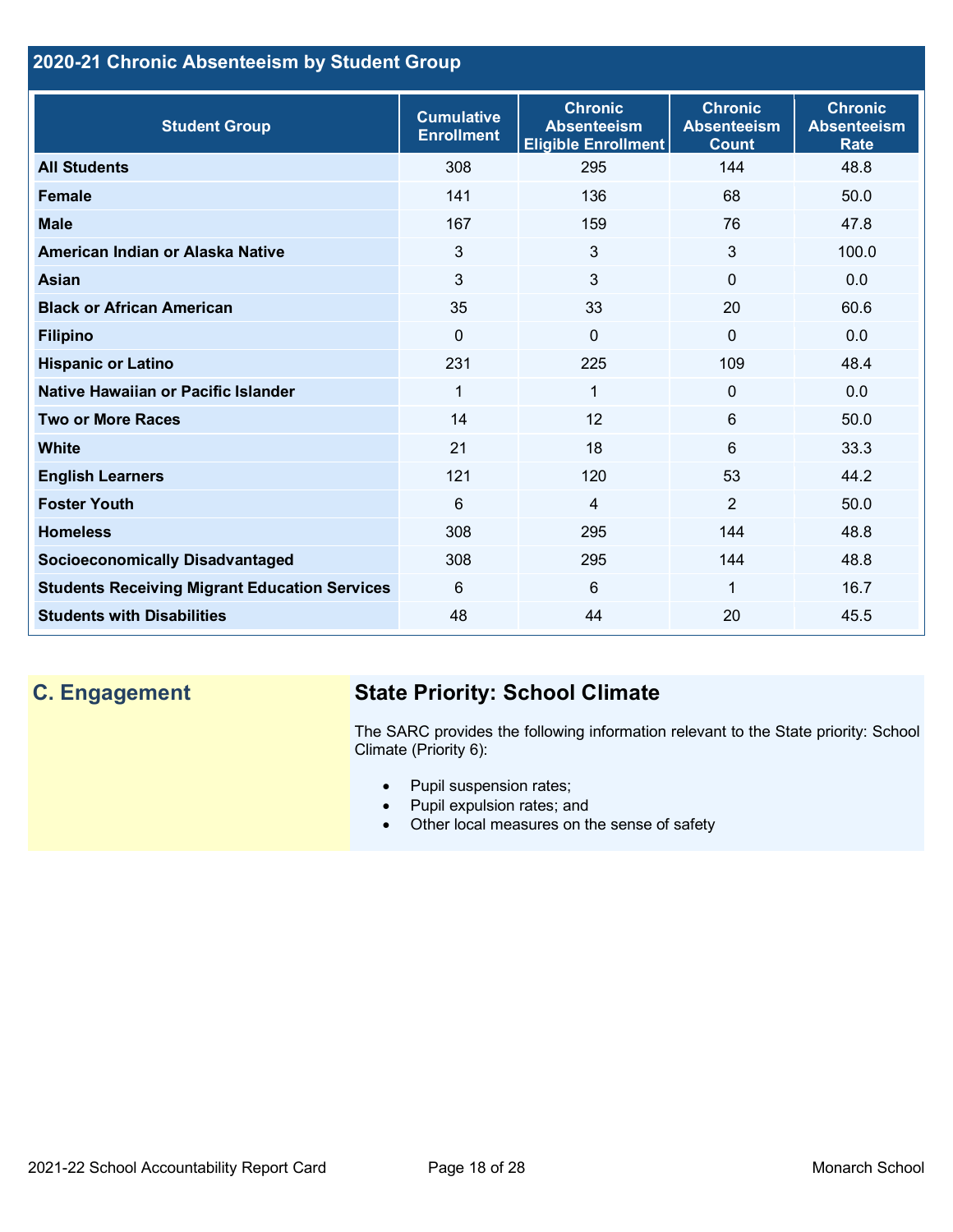### **Suspensions and Expulsions**

This table displays suspensions and expulsions data collected between July through June, each full school year respectively. Data collected during the 2020-21 school year may not be comparable to earlier years of this collection due to differences in learning mode instruction in response to the COVID-19 pandemic.

| <b>Subject</b>     | <b>School</b><br>$2018 - 19$ | <b>School</b><br>2020-21 | <b>District</b><br>2018-19 | <b>District</b><br>2020-21 | State <sup>1</sup><br>2018-19 | <b>State</b><br>2020-21 |
|--------------------|------------------------------|--------------------------|----------------------------|----------------------------|-------------------------------|-------------------------|
| <b>Suspensions</b> | 4.20                         | 0.00                     | 3.70                       | 0.14                       | 3.47                          | 0.20                    |
| <b>Expulsions</b>  | 0.00                         | 0.00                     | 0.00                       | 0.00                       | 0.08                          | 0.00                    |

This table displays suspensions and expulsions data collected between July through February, partial school year due to the COVID-19 pandemic. The 2019-2020 suspensions and expulsions rate data are not comparable to other year data because the 2019-2020 school year is a partial school year due to the COVID-19 crisis. As such, it would be inappropriate to make any comparisons in rates of suspensions and expulsions in the 2019-2020 school year compared to other school years.

| <b>Subject</b>     | <b>School</b><br>2019-20 | <b>District</b><br>2019-20 | <b>State</b><br>2019-20 |
|--------------------|--------------------------|----------------------------|-------------------------|
| <b>Suspensions</b> | 2.49                     | 1 71                       | 2.45                    |
| <b>Expulsions</b>  | 0.00                     | 0.00                       | 0.05                    |

### **2020-21 Suspensions and Expulsions by Student Group**

| <b>Student Group</b>                                 | <b>Suspensions Rate</b> | <b>Expulsions Rate</b> |
|------------------------------------------------------|-------------------------|------------------------|
| <b>All Students</b>                                  | 0.00                    | 0.00                   |
| <b>Female</b>                                        | 0.00                    | 0.00                   |
| <b>Male</b>                                          | 0.00                    | 0.00                   |
| American Indian or Alaska Native                     | 0.00                    | 0.00                   |
| <b>Asian</b>                                         | 0.00                    | 0.00                   |
| <b>Black or African American</b>                     | 0.00                    | 0.00                   |
| <b>Filipino</b>                                      | 0.00                    | 0.00                   |
| <b>Hispanic or Latino</b>                            | 0.00                    | 0.00                   |
| Native Hawaiian or Pacific Islander                  | 0.00                    | 0.00                   |
| <b>Two or More Races</b>                             | 0.00                    | 0.00                   |
| <b>White</b>                                         | 0.00                    | 0.00                   |
| <b>English Learners</b>                              | 0.00                    | 0.00                   |
| <b>Foster Youth</b>                                  | 0.00                    | 0.00                   |
| <b>Homeless</b>                                      | 0.00                    | 0.00                   |
| <b>Socioeconomically Disadvantaged</b>               |                         |                        |
| <b>Students Receiving Migrant Education Services</b> | 0.00                    | 0.00                   |
| <b>Students with Disabilities</b>                    |                         |                        |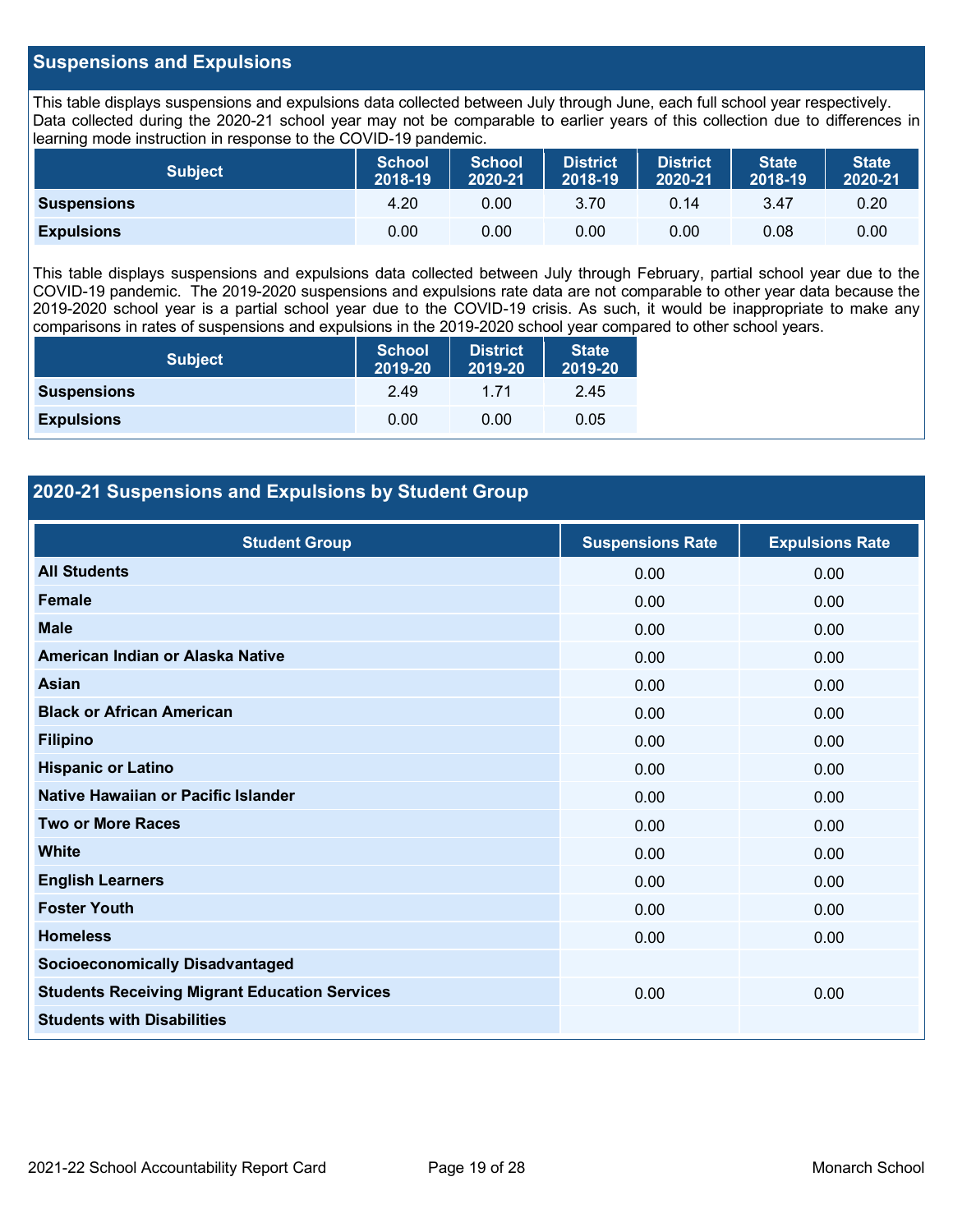### **2021-22 School Safety Plan**

The Comprehensive School Safety Plan was reviewed, updated, and approved by school staff, stakeholders, and parents in December 2021 and will be approved by the San Diego County Board of Education Board in February 2022. The plan includes school environment; Emergency Operations Plans; child abuse reporting procedures; suspension and expulsion procedures; procedures to notify teachers of dangerous pupils; discrimination and harassment policy; safe ingress and egress; schoolwide dress code; and rules and procedures on school discipline. The Comprehensive School Safety Plan is a public document and is available for review in the school office and in  $SDCOE$ 's JCCS office.

## **D. Other SARC Information Information Required in the SARC**

The information in this section is required to be in the SARC but is not included in the state priorities for LCFF.

### **2018-19 Elementary Average Class Size and Class Size Distribution**

This table displays the 2018-19 average class size and class size distribution. The columns titled "Number of Classes" indicates how many classes fall into each size category (a range of total students per class). The "Other" category is for multigrade level classes.

| <b>Grade Level</b> | Average<br><b>Class Size</b> | 1-20 Students | Number of Classes with   Number of Classes with   Number of Classes with<br>21-32 Students | 33+ Students |
|--------------------|------------------------------|---------------|--------------------------------------------------------------------------------------------|--------------|
| K                  | 13                           |               |                                                                                            |              |
|                    | 19                           |               |                                                                                            |              |
|                    | 16                           |               |                                                                                            |              |
|                    | 17                           |               |                                                                                            |              |
|                    | 16                           |               |                                                                                            |              |
|                    | 20                           |               |                                                                                            |              |
|                    | 19                           |               |                                                                                            |              |

### **2019-20 Elementary Average Class Size and Class Size Distribution**

This table displays the 2019-20 average class size and class size distribution. The columns titled "Number of Classes" indicates how many classes fall into each size category (a range of total students per class). The "Other" category is for multi-grade level classes.

| <b>Grade Level</b> | Average<br><b>Class Size</b> | 1-20 Students | Number of Classes with   Number of Classes with  <br>21-32 Students | <b>Number of Classes with</b><br>33+ Students |
|--------------------|------------------------------|---------------|---------------------------------------------------------------------|-----------------------------------------------|
| Κ                  | 14                           |               |                                                                     |                                               |
|                    | 15                           |               |                                                                     |                                               |
|                    | 22                           |               |                                                                     |                                               |
|                    | 22                           |               |                                                                     |                                               |
|                    | 15                           |               |                                                                     |                                               |
|                    | 22                           |               |                                                                     |                                               |
|                    | 15                           |               | 5                                                                   |                                               |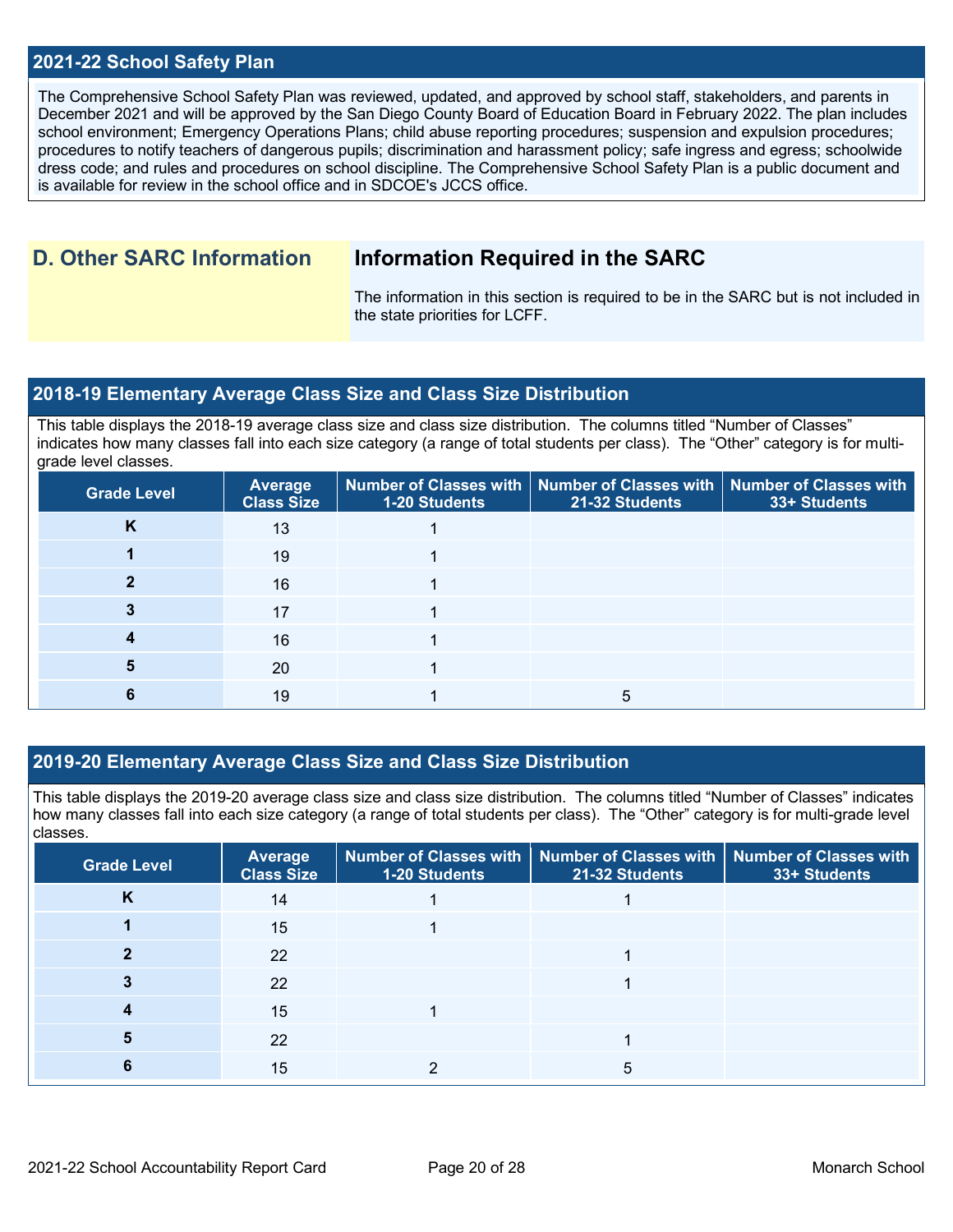### **2020-21 Elementary Average Class Size and Class Size Distribution**

This table displays the 2020-21 average class size and class size distribution. The columns titled "Number of Classes" indicates how many classes fall into each size category (a range of total students per class). The "Other" category is for multi-grade level classes.

| <b>Grade Level</b> | <b>Average</b><br><b>Class Size</b> | 1-20 Students | Number of Classes with   Number of Classes with   Number of Classes with<br>21-32 Students | 33+ Students |
|--------------------|-------------------------------------|---------------|--------------------------------------------------------------------------------------------|--------------|
| ĸ                  | 20                                  |               |                                                                                            |              |
|                    | 25                                  |               |                                                                                            |              |
|                    | 20                                  |               |                                                                                            |              |
|                    | 23                                  |               |                                                                                            |              |
|                    | 23                                  |               |                                                                                            |              |
|                    | 17                                  |               |                                                                                            |              |
|                    | 22                                  |               |                                                                                            |              |

### **2018-19 Secondary Average Class Size and Class Size Distribution**

This table displays the 2018-19 average class size and class size distribution. The columns titled "Number of Classes" indicates how many classes fall into each size category (a range of total students per classroom). At the secondary school level, this information is reported by subject area rather than grade level.

| <b>Subject</b>               | Average<br><b>Class</b><br><b>Size</b> | <b>1-22 Students</b> | 23-32 Students | Number of Classes with   Number of Classes with   Number of Classes with  <br>33+ Students |
|------------------------------|----------------------------------------|----------------------|----------------|--------------------------------------------------------------------------------------------|
| <b>English Language Arts</b> | 13                                     | 10                   |                |                                                                                            |
| <b>Mathematics</b>           | 13                                     | 8                    |                |                                                                                            |
| <b>Science</b>               | 16                                     | 5                    |                |                                                                                            |
| <b>Social Science</b>        | 16                                     | 8                    |                |                                                                                            |

### **2019-20 Secondary Average Class Size and Class Size Distribution**

This table displays the 2019-20 average class size and class size distribution. The columns titled "Number of Classes" indicates how many classes fall into each size category (a range of total students per classroom). At the secondary school level, this information is reported by subject area rather than grade level.

| <b>Subject</b>               | <b>Average</b><br><b>Class</b><br><b>Size</b> | 1-22 Students | Number of Classes with   Number of Classes with   Number of Classes with<br>23-32 Students | 33+ Students |
|------------------------------|-----------------------------------------------|---------------|--------------------------------------------------------------------------------------------|--------------|
| <b>English Language Arts</b> | 5                                             | 27            |                                                                                            |              |
| <b>Mathematics</b>           |                                               | 8             |                                                                                            |              |
| <b>Science</b>               | 6                                             | 12            |                                                                                            |              |
| <b>Social Science</b>        | 6                                             | 12            |                                                                                            |              |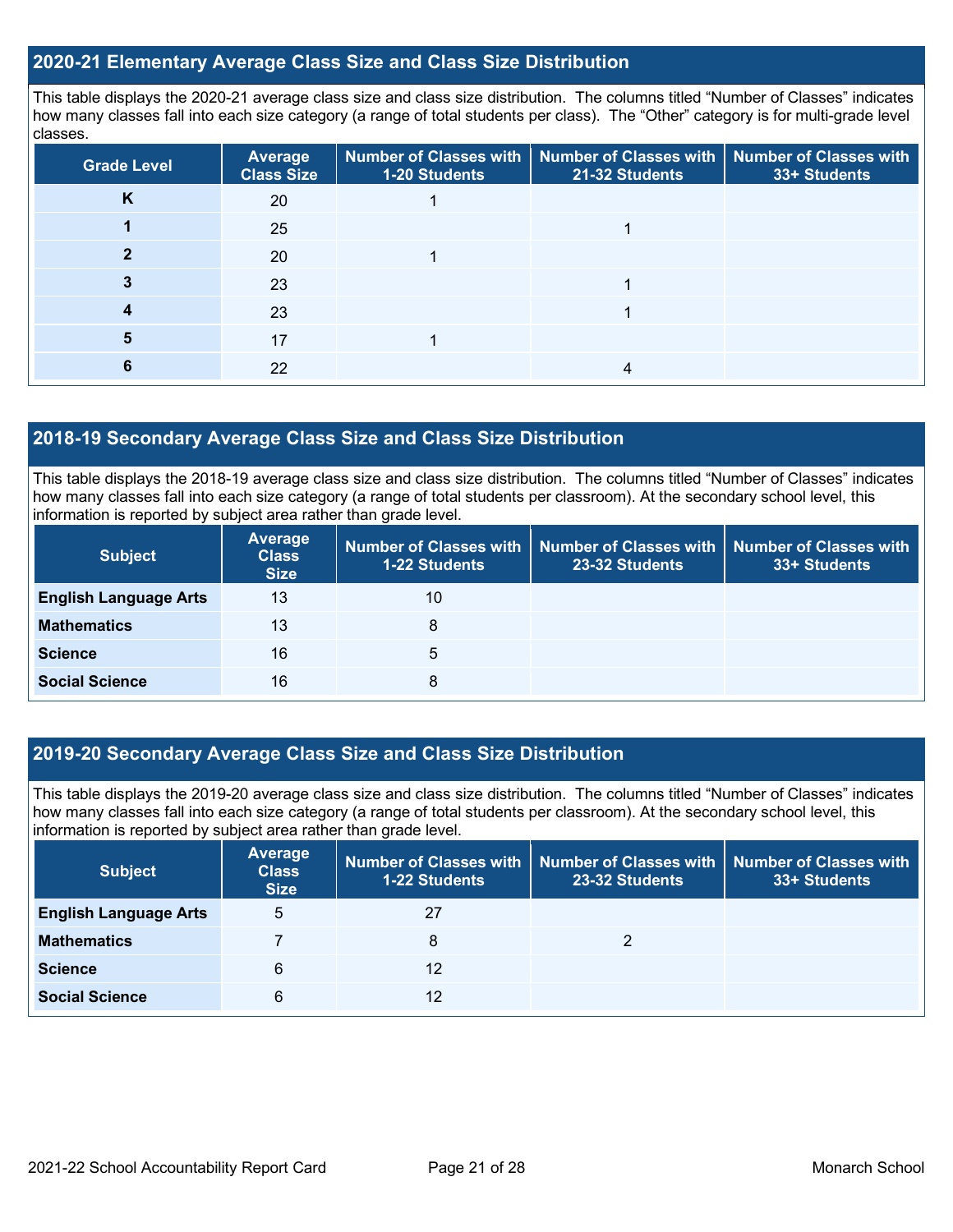### **2020-21 Secondary Average Class Size and Class Size Distribution**

This table displays the 2020-21 average class size and class size distribution. The columns titled "Number of Classes" indicates how many classes fall into each size category (a range of total students per classroom). At the secondary school level, this information is reported by subject area rather than grade level.

| <b>Subject</b>               | <b>Average</b><br><b>Class</b><br><b>Size</b> | <b>1-22 Students</b> | Number of Classes with Number of Classes with<br>23-32 Students | <b>Number of Classes with</b><br>33+ Students |
|------------------------------|-----------------------------------------------|----------------------|-----------------------------------------------------------------|-----------------------------------------------|
| <b>English Language Arts</b> | 8                                             |                      |                                                                 |                                               |
| <b>Mathematics</b>           | 10                                            | 4                    |                                                                 |                                               |
| <b>Science</b>               | 5                                             | 8                    |                                                                 |                                               |
| <b>Social Science</b>        | 6                                             | 12                   |                                                                 |                                               |

### **2020-21 Ratio of Pupils to Academic Counselor**

This table displays the ratio of pupils to Academic Counselor. One full time equivalent (FTE) equals one staff member working full time; one FTE could also represent two staff members who each work 50 percent of full time.

| ${\sf Title}^{\dagger}$             | <b>Ratio</b> |
|-------------------------------------|--------------|
| <b>Pupils to Academic Counselor</b> | 285          |

### **2020-21 Student Support Services Staff**

This table displays the number of FTE support staff assigned to this school. One full time equivalent (FTE) equals one staff member working full time; one FTE could also represent two staff members who each work 50 percent of full time.

| <b>Title</b>                                                         | <b>Number of FTE Assigned to School</b> |
|----------------------------------------------------------------------|-----------------------------------------|
| <b>Counselor (Academic, Social/Behavioral or Career Development)</b> |                                         |
| Library Media Teacher (Librarian)                                    | 0                                       |
| <b>Library Media Services Staff (Paraprofessional)</b>               | 0                                       |
| <b>Psychologist</b>                                                  | 0                                       |
| <b>Social Worker</b>                                                 | 0                                       |
| <b>Speech/Language/Hearing Specialist</b>                            | 0                                       |
| <b>Resource Specialist (non-teaching)</b>                            | 0                                       |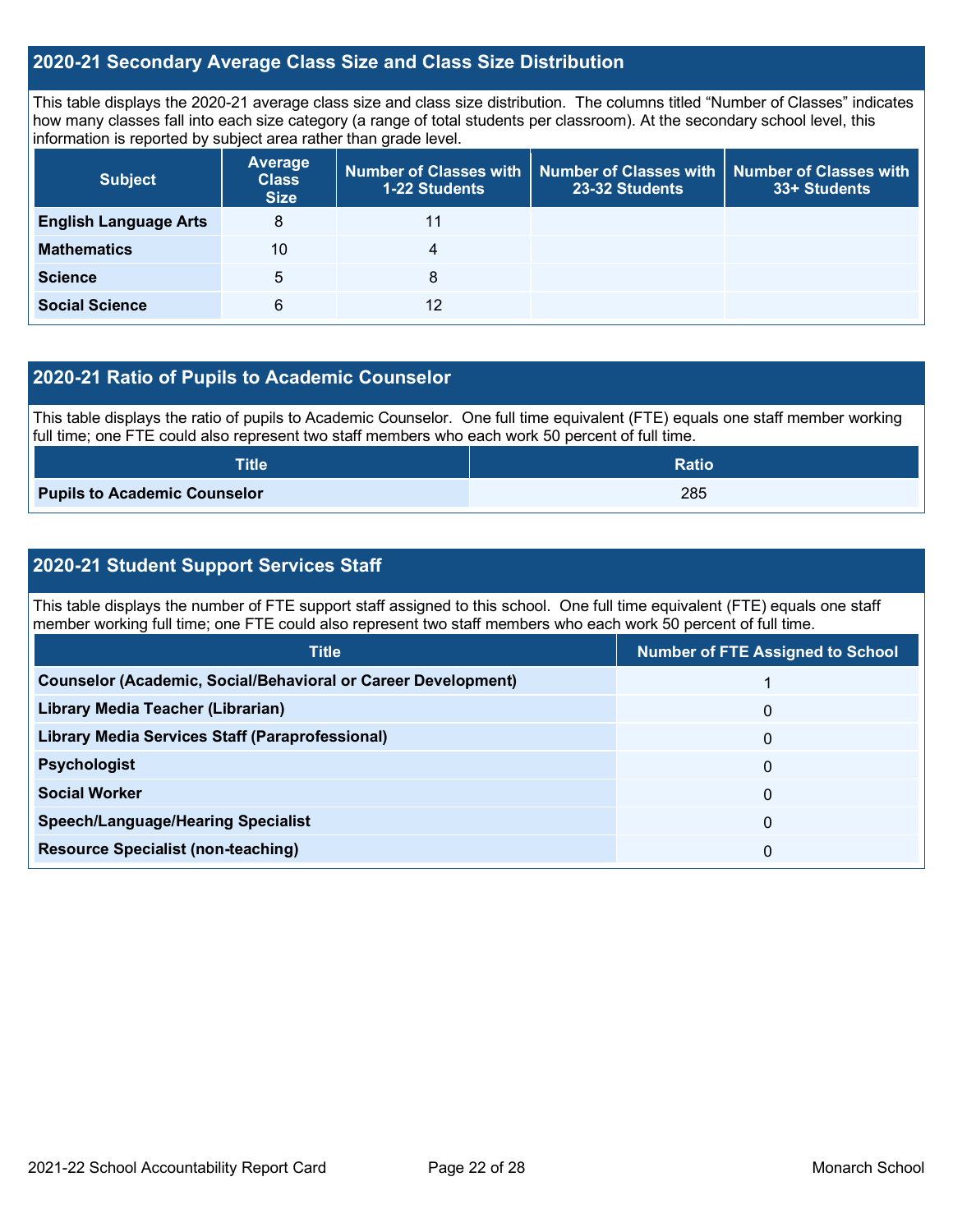### **2019-20 Expenditures Per Pupil and School Site Teacher Salaries**

This table displays the 2019-20 expenditures per pupil and average teach salary for this school. Cells with N/A values do not require data.

| Level                                                | <b>Total</b><br><b>Expenditures</b><br><b>Per Pupil</b> | <b>Expenditures</b><br><b>Per Pupil</b><br>(Restricted) | <b>Expenditures</b><br><b>Per Pupil</b><br>(Unrestricted) | Average<br><b>Teacher</b><br><b>Salary</b> |
|------------------------------------------------------|---------------------------------------------------------|---------------------------------------------------------|-----------------------------------------------------------|--------------------------------------------|
| <b>School Site</b>                                   | \$13,349                                                | \$591                                                   | \$12,758                                                  | \$115,425                                  |
| <b>District</b>                                      | N/A                                                     | N/A                                                     | \$16,234                                                  |                                            |
| <b>Percent Difference - School Site and District</b> | N/A                                                     | N/A                                                     | $-24.0$                                                   | $-1.5$                                     |
| <b>State</b>                                         |                                                         |                                                         | \$8,444                                                   |                                            |
| <b>Percent Difference - School Site and State</b>    | N/A                                                     | N/A                                                     | 40.7                                                      | 30.9                                       |

## **2020-21 Types of Services Funded**

County Office of Education schools are not required to display this data. (Education Code Section 41409.3).

### **2019-20 Teacher and Administrative Salaries**

This table displays the 2019-20 Teacher and Administrative salaries. For detailed information on salaries, see the CDE Certification Salaries & Benefits web page at [http://www.cde.ca.gov/ds/fd/cs/.](http://www.cde.ca.gov/ds/fd/cs/)

| <b>District</b><br><b>Amount</b> | <b>State Average</b><br>for Districts<br>in Same Category |
|----------------------------------|-----------------------------------------------------------|
|                                  |                                                           |
|                                  |                                                           |
|                                  |                                                           |
|                                  |                                                           |
|                                  |                                                           |
|                                  |                                                           |
|                                  |                                                           |
|                                  |                                                           |
|                                  |                                                           |
|                                  |                                                           |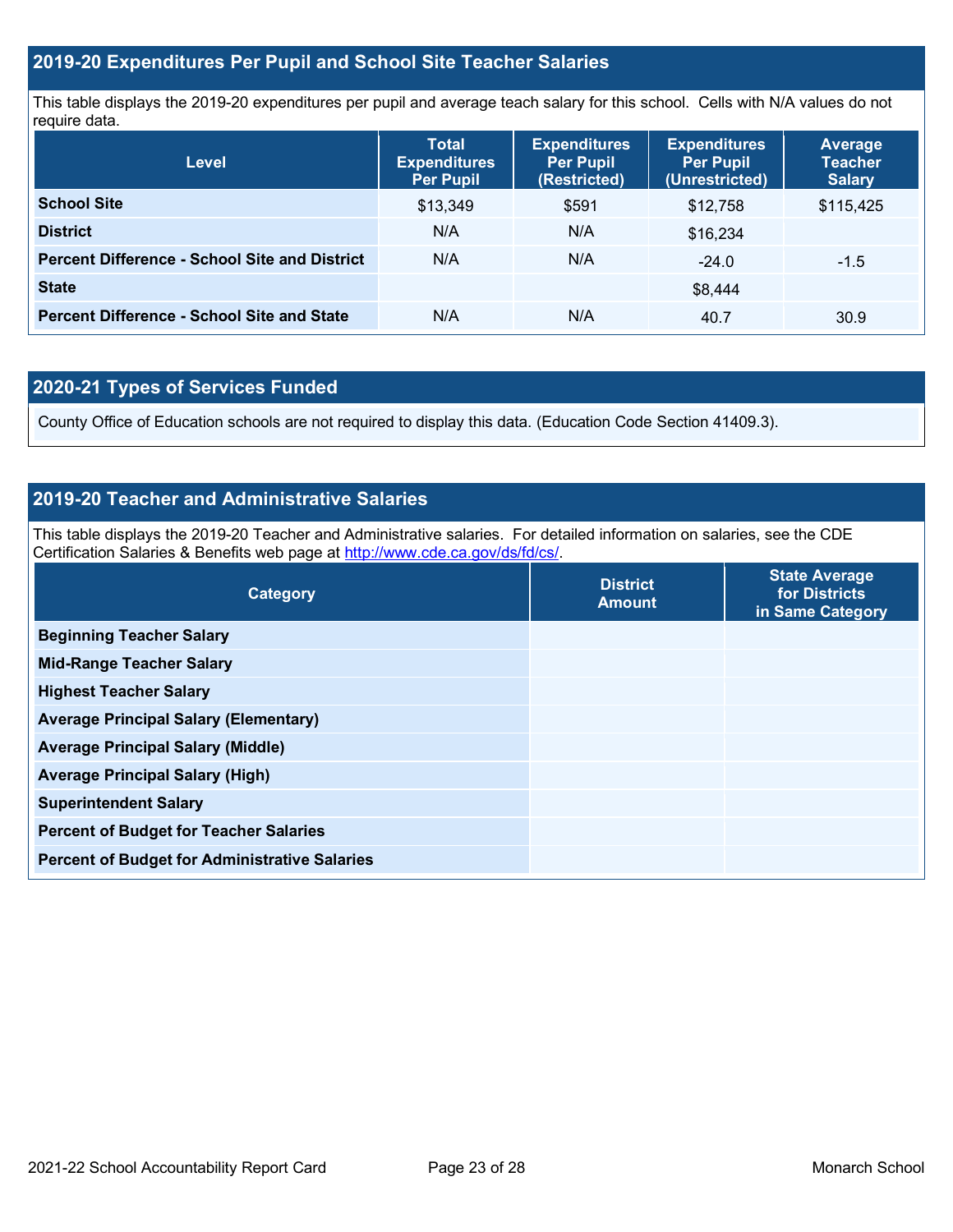## **2020-21 Advanced Placement (AP) Courses**

This table displays the percent of student in AP courses at this school.

### **Percent of Students in AP Courses**

This table displays the number of AP courses offered at this school where there are student course enrollments of at least one student.

| <b>Subject</b>                  | <b>Number of AP Courses Offered</b> |
|---------------------------------|-------------------------------------|
| <b>Computer Science</b>         | 0                                   |
| <b>English</b>                  | 0                                   |
| <b>Fine and Performing Arts</b> | 0                                   |
| <b>Foreign Language</b>         | 0                                   |
| <b>Mathematics</b>              | 0                                   |
| <b>Science</b>                  | 0                                   |
| <b>Social Science</b>           | 0                                   |
| <b>Total AP Courses Offered</b> | 0                                   |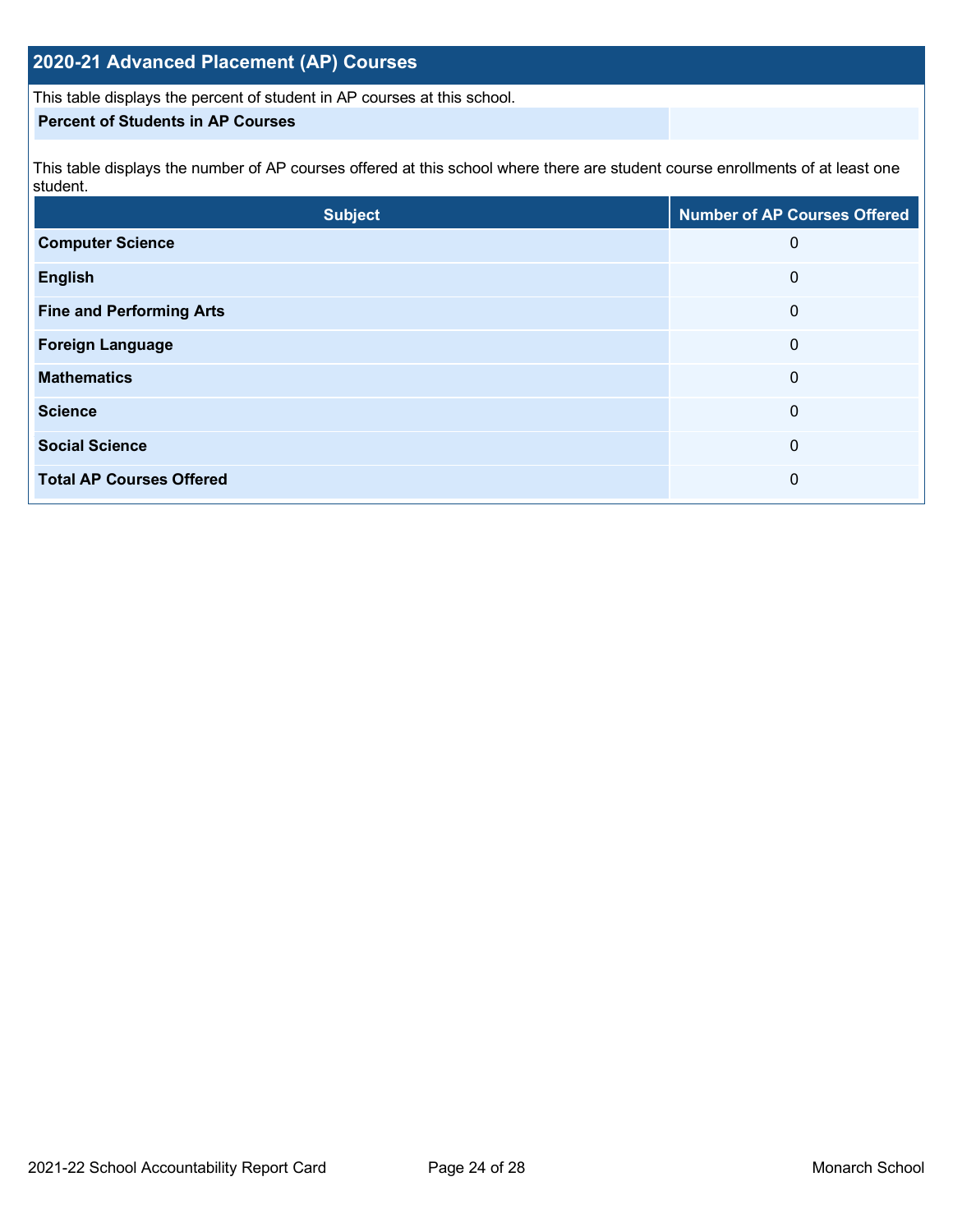### **Professional Development**

During the 2020-21 school year, Monarch teachers, support staff, and administrators continued to take part in and even lead a variety of professional learning to ensure every student is prepared for college, career, and community success. In addition to our content work, new training (supported by our Innovations Department) was geared to ensuring the most effective means for online learning (due to the Distant Learning from the COVID 19 shutdown). Based on student achievement data, a strong emphasis continues to be placed on content-area knowledge and pedagogical skills to improve student outcomes in English language arts (ELA) and mathematics. In addition, we have begun an even greater focus on training faculty and staff for more integrated English Language Development (ELD) in both ELA and other content areas (Science & History especially). This included ongoing specialized training on the ELD Standards for all ELD Assistants, Special Education Assistants, and Administration as well as continued practice in using the Teaching Learning Cycle to ensure the greatest impact for English Learners. The ongoing teaching of the units of study in ELA, the online Study Sync curriculum, and the Expository Reading and Writing Curriculum (ERWC) continued to round out our professional learning and instruction in ELA. We are also continuing reading intervention support for students by training teachers to work inside of classes and individually with students in need. This support was broadened in 2020-21 to assist all content teachers as well. Teachers and staff continue to receive annual training on meeting the needs of our students with disabilities in the most effective methods and with any needed accommodations.

The 2020-21 school year was also full of powerful content learning through our Division Curriculum Committees (DCC) and selections of our new curricula in Science and History in addition to the implementation of our adopted curricula in mathematics (Savvas) and Math Vision Project (open source) for middle and high school Integrated Math. All JCCS Math teachers participated in 12 professional learning offerings throughout the year to ensure understanding and best practices in teaching the newly adopted curricula. The Science DCC hosted 8 professional learning events and chose Discovery education (online and text); they also assisted teachers in their initial planning of the curriculum implementation. The Science teachers will pilot the Discovery Ed curriculum in the 2021-22 school year. Teachers were also trained in a distant learning adaptation of the California Healthy Youth Act for all students entitled "Rights, Respect, and Responsibilities". In addition, our History/Social Studies DCC worked with History teachers to investigate the standards to choose a culturally appropriate curriculum for US and World History; McGraw-Hill was their choice, and it will be piloted 2021-22 school year. This DCC will continue their learning and chose an Economics and Government/Civics book to support our mission and our support of the Seal of Civic Engagement for all students in the 2021-22 year. Finally, we are excited to select the Ethnic Studies DCC to support the course recently adopted by the state of California. This will come with extensive professional learning as well.

All JCCS employees continue to reinforce restorative practices training to develop common language, philosophies, and practices to support students and families and to increase positive school culture while working to decrease exclusionary practices. To this end, all employees were required to attend a four-part Equity Series, hosted by our Equity department, to explore the areas of implicit bias, equity, social justice, and systemic oppression. Our District Equity Leadership Team (DELT) continued to create and implement systems of support for students' academic and behavioral needs. For behavioral support, Monarch participated in Positive Behavior Intervention and Support (PBIS) training for the second/third year of a five-year implementation. All teachers have access to one-on-one and small group coaching with our cadre of instructional coaches to work on self-identified areas for instructional support. Additionally, all Monarch teachers and staff receive monthly professional learning including both academic content and our work in positive school culture (MTSS/PBIS/RP). Some trainings anticipated were revised for online learning and new trainings to teach distant learning in an effective manner were continued. This included powerful opportunities to learn and grow in Social-Emotional Learning. In the midst of the COVID -19 shutdown, the need for this learning and processes to support was more evident than ever. Finally, since July 2004, JCCS has participated in the South County Induction Consortium, formally known as Beginning Teacher Support and Assessment, to support newly credentialed teachers.

This table displays the number of school days dedicated to staff development and continuous improvement.

| <b>Subiect</b>                                                                  |  |     | $\bigcup$ 2019-20 2020-21 2021-22 |
|---------------------------------------------------------------------------------|--|-----|-----------------------------------|
| Number of school days dedicated to Staff Development and Continuous Improvement |  | 130 | 130                               |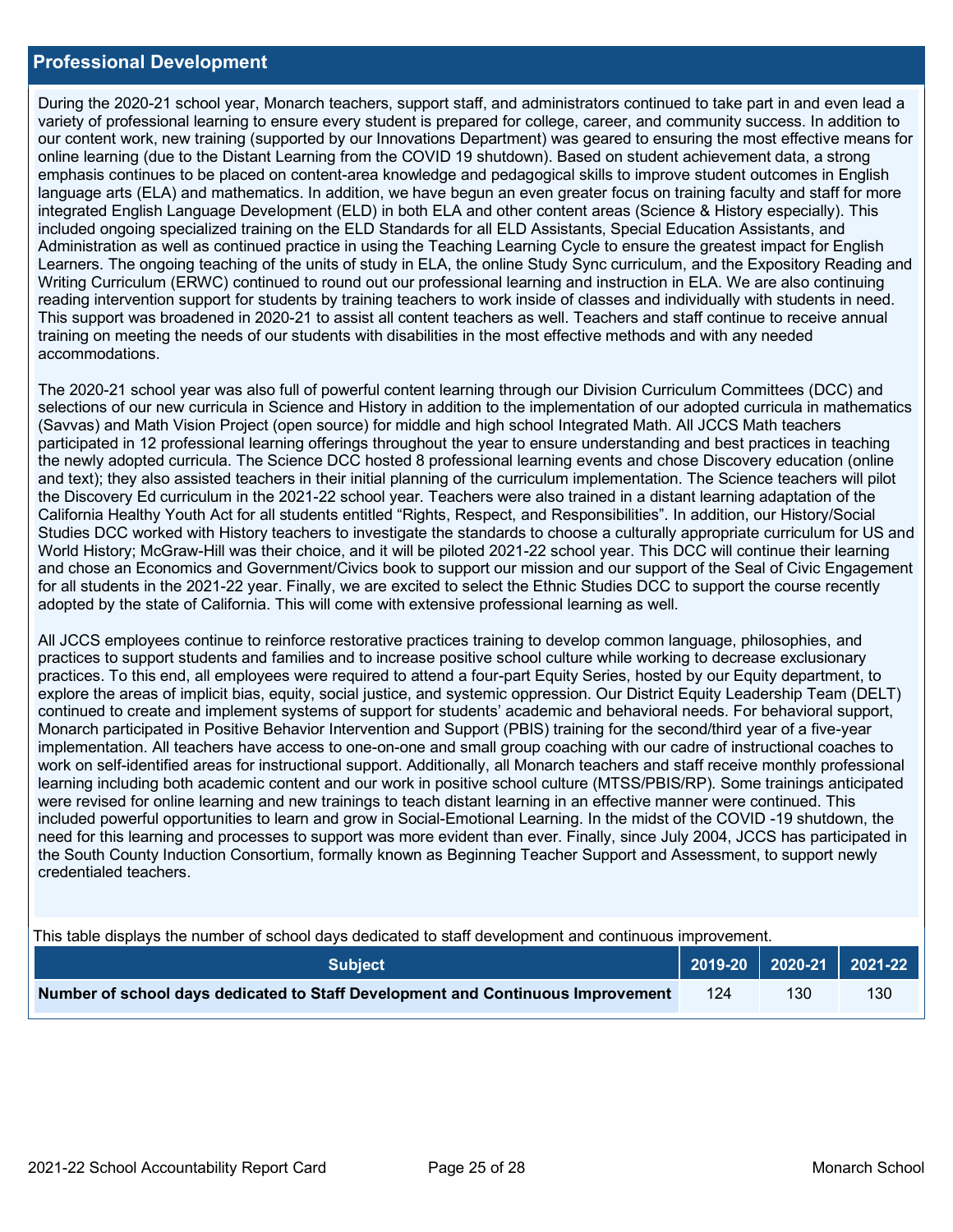# **San Diego County Office of Education 2020-21 Local Accountability Report Card (LARC) Addendum**

## **Local Accountability Report Card (LARC) Addendum**

**2020-21 Local Accountability Report Card (LARC) Addendum Overview**



On July 14, 2021, the California State Board of Education (SBE) determined that the California Department of Education (CDE) will use the SARC as the mechanism to conduct a one-time data collection of the LEA-level aggregate test results of all school's local assessments administered during the 2020–2021 school year in order to meet the federal Every Students Succeeds Act (ESSA) reporting requirement for the Local Educational Agency Accountability Report Cards (LARCs).

Each local educational agency (LEA) is responsible for preparing and posting their annual LARC in accordance with the federal ESSA. As a courtesy, the CDE prepares and posts the LARCs on behalf of all LEAs.

Only for the 2020–2021 school year and the 2020–2021 LARCs, LEAs are required to report their aggregate local assessments test results at the LEA-level to the CDE by populating the tables below via the SARC. These data will be used to meet the LEAs' federal requirement for their LARCs. Note that it is the responsibility of the school and LEA to ensure that all student privacy and suppression rules are in place when reporting data in Tables 3 and 4 in the Addendum, as applicable.

The tables below are not part of the SBE approved 2020–2021 SARC template but rather are the mechanism by which these required data will be collected from LEAs.

For purposes of the LARC and the following tables, an LEA is defined as a school district, a county office of education, or a direct funded charter school.

| <b>2021-22 District Contact Information</b> |                                      |  |  |  |
|---------------------------------------------|--------------------------------------|--|--|--|
| <b>District Name</b>                        | San Diego County Office of Education |  |  |  |
| <b>Phone Number</b>                         | 858-292-3500                         |  |  |  |
| Superintendent                              | Dr. Paul Gothold                     |  |  |  |
| <b>Email Address</b>                        | superintendent@sdcoe.net             |  |  |  |
| <b>District Website Address</b>             | www.sdcoe.net                        |  |  |  |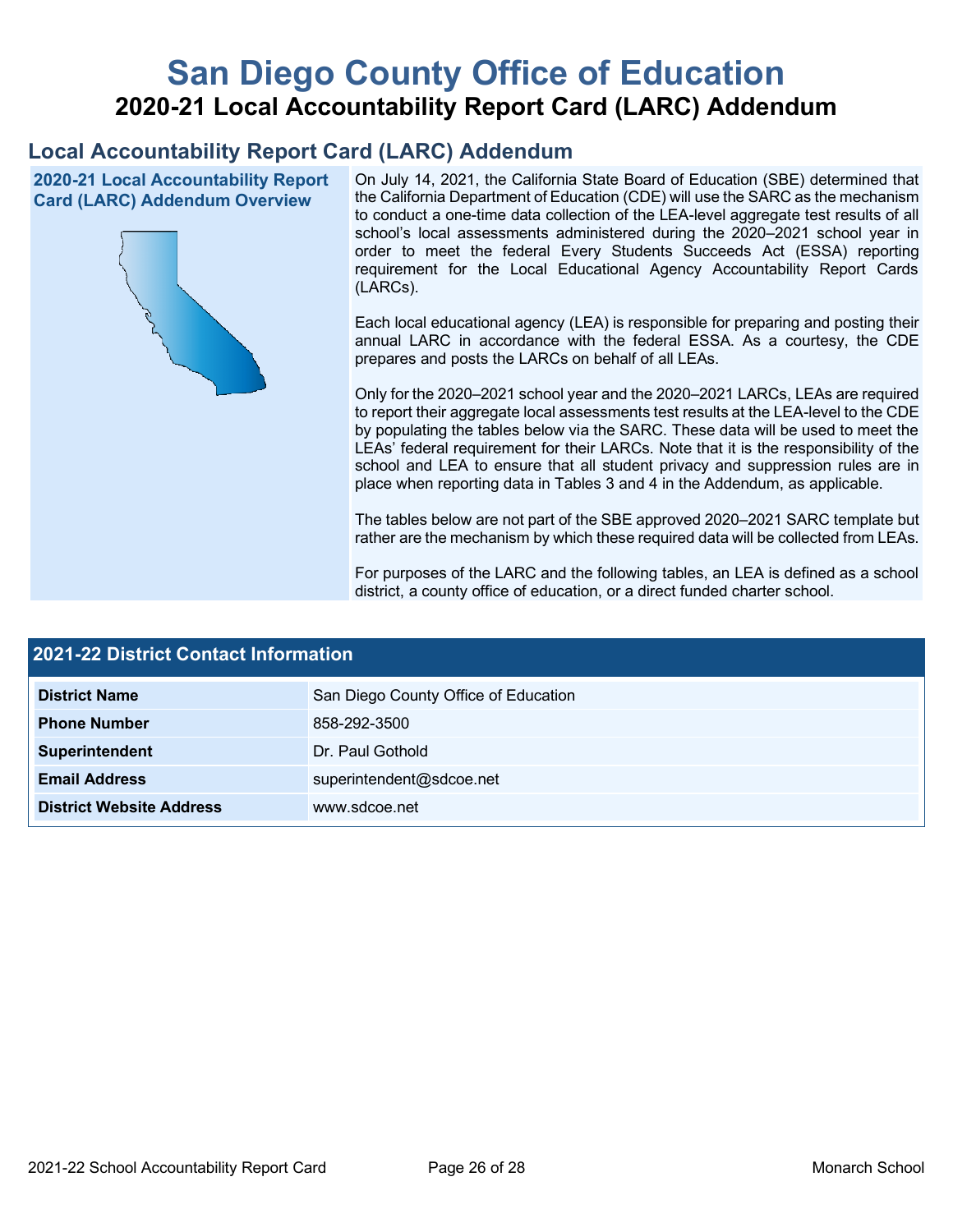### **2020-21 CAASPP Test Results in ELA by Student Group**

This table displays CAASPP test results in ELA by student group for students grades three through eight and grade eleven taking and completing a state-administered assessment. The CDE will populate this table for schools in cases where the school administered the CAASPP assessment. In cases where the school administered a local assessment instead of CAASPP, the CDE will populate this table with "NT" values, meaning this school did not test students using the CAASPP. See the local assessment(s) table for more information.

| <b>CAASPP</b><br><b>Student Groups</b>               | <b>CAASPP</b><br><b>Total</b><br><b>Enrollment</b> | <b>CAASPP</b><br><b>Number</b><br><b>Tested</b> | <b>CAASPP</b><br><b>Percent</b><br><b>Tested</b> | <b>CAASPP</b><br><b>Percent</b><br><b>Not Tested</b> | <b>CAASPP</b><br><b>Percent</b><br><b>Met or</b><br><b>Exceeded</b> |
|------------------------------------------------------|----------------------------------------------------|-------------------------------------------------|--------------------------------------------------|------------------------------------------------------|---------------------------------------------------------------------|
| <b>All Students</b>                                  | 423                                                | 222                                             | 52.48                                            | 47.52                                                | 12.44                                                               |
| <b>Female</b>                                        | 169                                                | 83                                              | 49.11                                            | 50.89                                                | 17.28                                                               |
| <b>Male</b>                                          | 254                                                | 139                                             | 54.72                                            | 45.28                                                | 9.56                                                                |
| American Indian or Alaska Native                     | $\qquad \qquad$                                    | $\overline{\phantom{m}}$                        | --                                               | $\overline{\phantom{a}}$                             | --                                                                  |
| <b>Asian</b>                                         | 12                                                 | 9                                               | 75.00                                            | 25.00                                                |                                                                     |
| <b>Black or African American</b>                     | 43                                                 | 27                                              | 62.79                                            | 37.21                                                | 11.11                                                               |
| <b>Filipino</b>                                      |                                                    | $\overline{\phantom{m}}$                        |                                                  | $\mathbf{u}$                                         |                                                                     |
| <b>Hispanic or Latino</b>                            | 304                                                | 159                                             | 52.30                                            | 47.70                                                | 12.26                                                               |
| <b>Native Hawaiian or Pacific Islander</b>           | --                                                 | $\overline{\phantom{a}}$                        | --                                               | $\overline{\phantom{a}}$                             | --                                                                  |
| <b>Two or More Races</b>                             | 17                                                 | 10                                              | 58.82                                            | 41.18                                                | --                                                                  |
| <b>White</b>                                         | 40                                                 | 12                                              | 30.00                                            | 70.00                                                | 9.09                                                                |
| <b>English Learners</b>                              | 142                                                | 76                                              | 53.52                                            | 46.48                                                | 5.33                                                                |
| <b>Foster Youth</b>                                  | 35                                                 | 18                                              | 51.43                                            | 48.57                                                | 5.56                                                                |
| <b>Homeless</b>                                      | 340                                                | 238                                             | 70.00                                            | 30.00                                                | 15.65                                                               |
| <b>Military</b>                                      | $\mathbf{0}$                                       | $\mathbf 0$                                     | $\mathbf 0$                                      | $\mathbf 0$                                          | 0                                                                   |
| <b>Socioeconomically Disadvantaged</b>               | 312                                                | 177                                             | 56.73                                            | 43.27                                                | 14.53                                                               |
| <b>Students Receiving Migrant Education Services</b> | $\overline{\phantom{a}}$                           | $\sim$                                          | --                                               |                                                      |                                                                     |
| <b>Students with Disabilities</b>                    | 133                                                | 51                                              | 38.35                                            | 61.65                                                | 2.00                                                                |